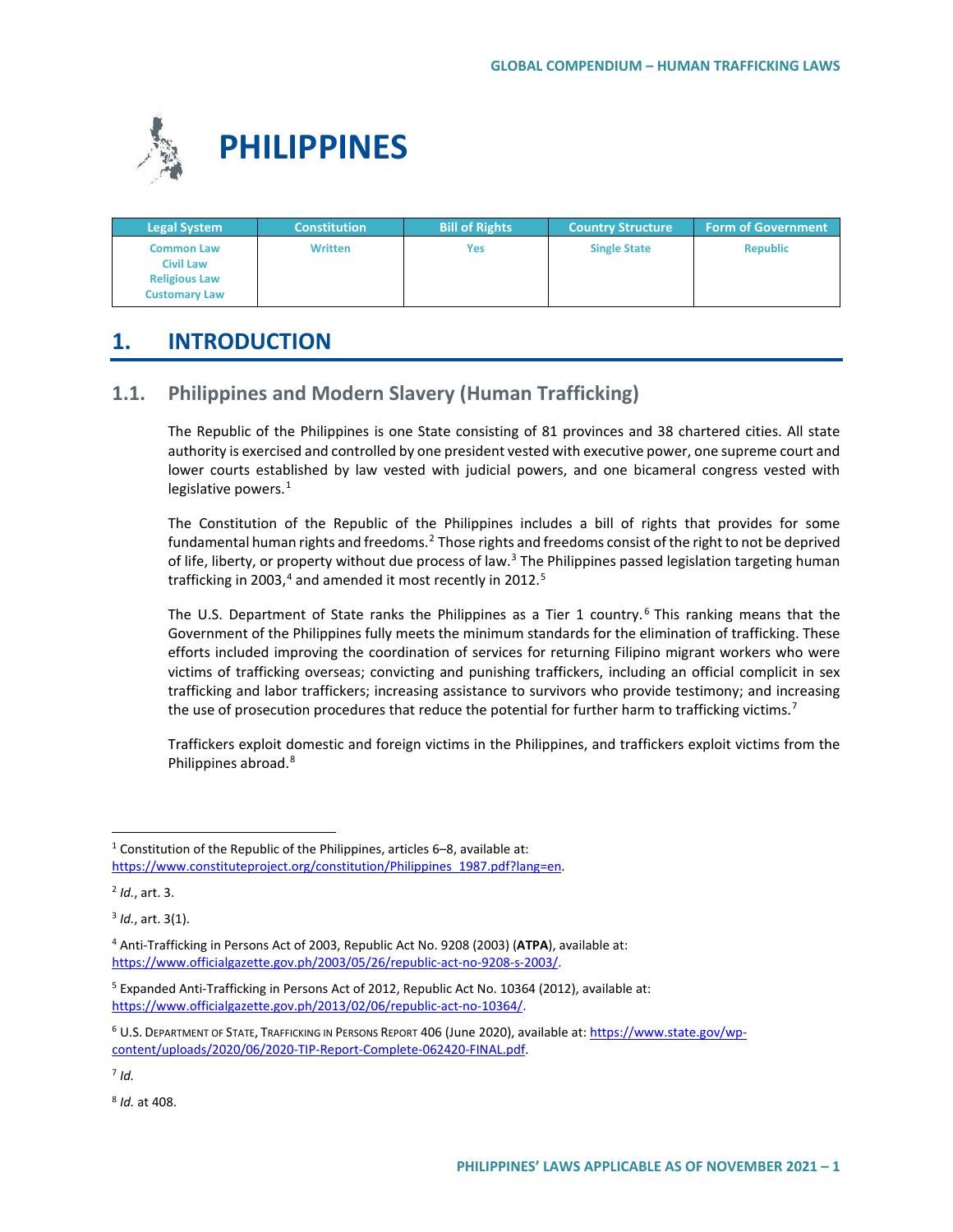Forced labor and sex trafficking of men, women, and children remain a problem in the Philippines. Traffickers exploit women and children from rural communities, conflict and disaster-affected areas, and impoverished urban centers in sex trafficking, forced domestic work, and other forms of forced labor in tourist destinations and urban areas around the country. Traffickers tend to exploit men in forced labor in the agricultural, construction, fishing, and maritime industries.<sup>[9](#page-1-0)</sup> Filipino migrant workers are at particular risk of being exploited by labor and sex traffickers.<sup>[10](#page-1-1)</sup> According to law enforcement, the Philippines is one of the largest known sources of online sexual exploitation of children.<sup>[11](#page-1-2)</sup>

The Philippines is a source, transit, and destination country for international trafficking. However, the more significant challenge faced by the Philippines is as a source country.<sup>[12](#page-1-3)</sup>

The primary organization that deals with human trafficking in the Philippines is the Philippine Inter-Agency Council against Trafficking (**IACAT**).[13](#page-1-4) It was created under RA 9208 to implement the law, formulate policies, issue rules and regulations, disseminate information on trafficking laws in the Philippines, assist prosecution of violations of criminal offenses, keep records of trafficking statistics, and coordinate with other government agencies to implement the law.<sup>[14](#page-1-5)</sup> The IACAT is well-funded and heavily involved in efforts to combat human trafficking in the Philippines.<sup>[15](#page-1-6)</sup>

## **1.2. Philippines' Policy and Legal Position**

The Philippines has developed and enforced a relatively robust legal framework for combating human trafficking. The Philippines' Congress passed Republic Act Number 9208, the Anti-Trafficking in Persons Act of 2003 (**ATPA**). This Act serves as the primary governing law instituting policies to eliminate trafficking in persons, establishing institutional mechanisms for protection and support of trafficked persons, and defining and prescribing penalties for criminal offenses. Republic Act No. 10364 amended the ATPA in 2012. In addition to the ATPA, the Philippines has instituted a variety of other laws to reduce trafficking among vulnerable groups, including migrant workers, overseas Filipino workers, and children.

Along with the ATPA, the Philippines has the Philippine Program Against Child Labour (**PPACL**), which is the official national program on the elimination of child labor.<sup>[16](#page-1-7)</sup>

The Philippines has adopted a number of international treaties committed to curtailing human trafficking, including the United Nations Convention against Transnational Organized Crime (**Palermo Protocol**).

<span id="page-1-1"></span> $10$  *Id.* 

<span id="page-1-2"></span><sup>11</sup> *Id.*

<span id="page-1-0"></span> $9$  *Id.* 

<span id="page-1-3"></span><sup>12</sup> Philippines, ACCOUNTABILITY HUB (2021), available at: [https://accountabilityhub.org/country/philippines/.](https://accountabilityhub.org/country/philippines/)

<span id="page-1-4"></span><sup>13</sup> *Inter-Agency Council Against Trafficking*, GOVERNMENT OF THE PHILIPPINES (last visited Nov. 23, 2021), available at: [https://iacat.gov.ph/.](https://iacat.gov.ph/)

<span id="page-1-6"></span><span id="page-1-5"></span><sup>15</sup> *See* TRAFFICKING IN PERSONS REPORT,*supra* note 6, at 408.

<span id="page-1-7"></span><sup>16</sup> *Child labour in the Philippines*, INTERNATIONAL LABOUR ORGANIZATION (last visited Nov. 23, 2021), available at: [https://www.ilo.org/manila/areasofwork/child-labour/lang--en/index.htm.](https://www.ilo.org/manila/areasofwork/child-labour/lang--en/index.htm)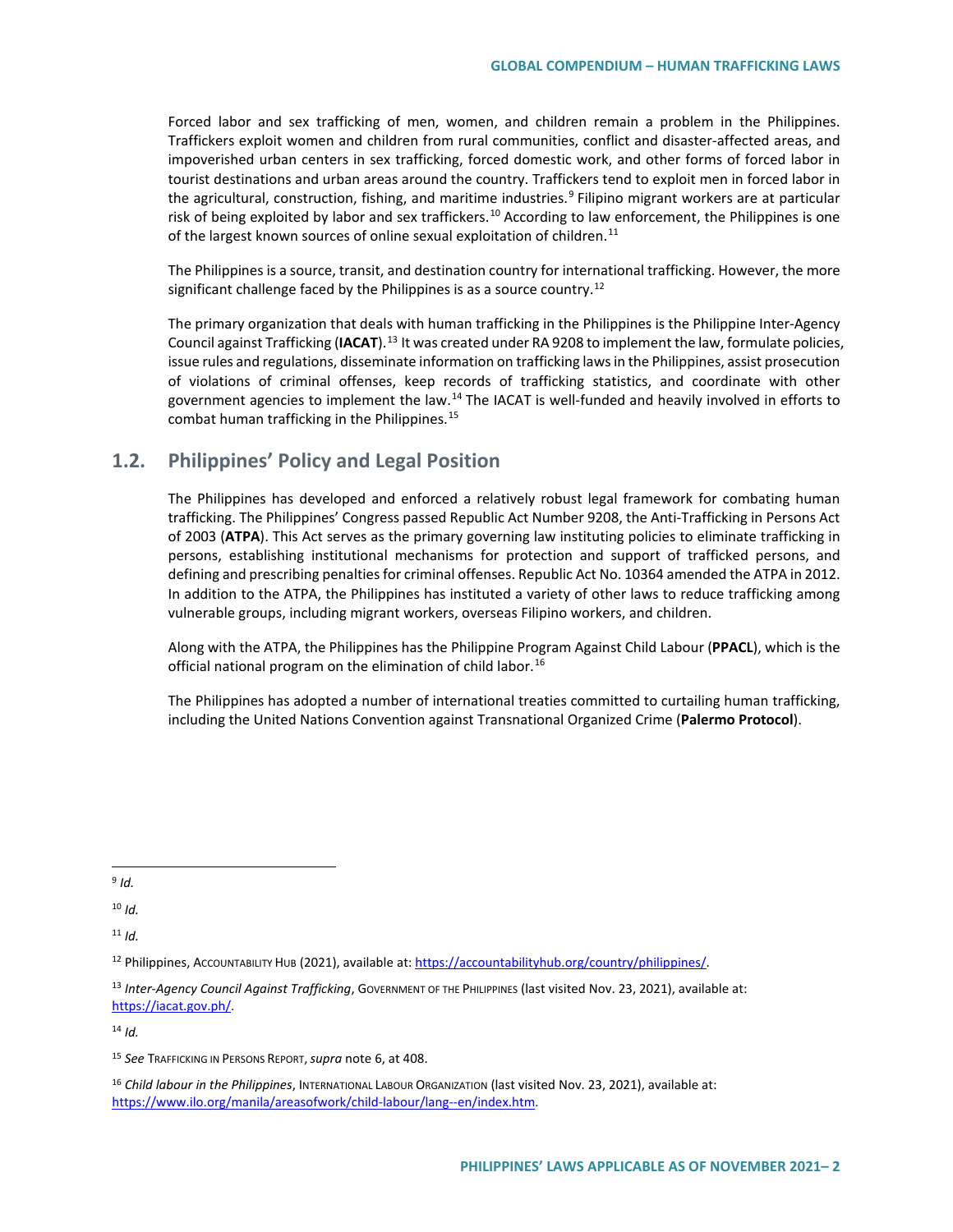# **2. OVERVIEW OF PHILIPPINES' LEGAL APPROACH TO COMBATING MODERN SLAVERY AND HUMAN TRAFFICKING**

# **2.1. Philippines' Regional and International Law Obligations**

## *2.1.1. Fundamental human rights*

The Philippines has acceded to or ratified: the Convention for the Suppression of the Traffic in Persons and of the Exploitation of the Prostitution of Others (1952), the Abolition of Forced Labour Convention (1960), the Supplementary Convention on The Abolition of Slavery, the Slave Trade, and Institutions and Practices Similar to Slavery (1964), the International Covenant on Economic, Social and Cultural Rights (1974), the Convention on the Elimination of All Forms of Discrimination against Women (1981), the Convention against Torture and Other Cruel Inhuman or Degrading Treatment or Punishment (1986), the International Covenant on Civil and Political Rights (1986), the Convention on the Rights of the Child (1990), the Convention on the Protection of the Rights of All Migrant Workers and Members of Their Families (1995), and the Convention concerning the Prohibition and Immediate Action for the Elimination of the Worst Forms of Child Labour (2000).<sup>[17](#page-2-0)</sup>

## *2.1.2. Slavery and trafficking*

The Philippines has ratified a number of international protocols and conventions prohibiting modern slavery and trafficking. These include the Protocol to Prevent, Suppress and Punish Trafficking in Persons, Especially Women and Children, supplementing the Convention against Transnational Organized Crime, the Protocol against the Smuggling of Migrants by Land, Sea and Air, and the Abolition of Forced Labour Convention.<sup>[18](#page-2-1)</sup>

Regionally, the Philippines ratified the Association of Southeast Asian Nations (**ASEAN**) Convention Against Trafficking in Persons in 2017.<sup>[19](#page-2-2)</sup> After the Philippines deposited its instrument of ratification, that Convention became a legally binding regional regime.<sup>20</sup> The aims of the Convention are preventing and combating human trafficking, protecting and assisting victims, and promoting regional cooperation to eliminate trafficking.<sup>[21](#page-2-4)</sup>

<span id="page-2-0"></span> <sup>17</sup> *Ratification Status for Philippines*, U.N. HUMAN RIGHTS TREATY BODIES DATABASE, available at: [https://tbinternet.ohchr.org/\\_layouts/15/TreatyBodyExternal/Treaty.aspx?CountryID=137&Lang=EN;](https://tbinternet.ohchr.org/_layouts/15/TreatyBodyExternal/Treaty.aspx?CountryID=137&Lang=EN) *Ratification of International Human Rights Treaties - Philippines*, UNIV. OF MINN. HUMAN RIGHTS LIBRARY, available at: [http://hrlibrary.umn.edu/research/ratification-philippines.html.](http://hrlibrary.umn.edu/research/ratification-philippines.html)

<span id="page-2-1"></span><sup>18</sup> *Id.*

<span id="page-2-2"></span><sup>19</sup> Yen Ne Foo, *ASEAN Convention against Trafficking in Persons: A Regional Approach to Fighting Human Trafficking*, in NON-TRADITIONAL SECURITY IN THE ASIA-PACIFIC, 155–59 (Alistair D.B. Cook & Tamara Nair eds., 2021), available at: [https://www.worldscientific.com/doi/10.1142/9789811224430\\_0026.](https://www.worldscientific.com/doi/10.1142/9789811224430_0026)

<span id="page-2-4"></span><span id="page-2-3"></span><sup>&</sup>lt;sup>21</sup> Cliff White, *Thailand ratifies ASEAN convention against human trafficking*, SEAFOODSOURCE (July 26, 2006), available at: [https://www.seafoodsource.com/news/environment-sustainability/thailand-ratifies-asean-convention-against-human](https://www.seafoodsource.com/news/environment-sustainability/thailand-ratifies-asean-convention-against-human-trafficking)[trafficking;](https://www.seafoodsource.com/news/environment-sustainability/thailand-ratifies-asean-convention-against-human-trafficking) *see also* ASEAN Plan of Action Against Trafficking in Persons, Especially Women and Children (2020), available at [https://asean.org/asean2020/wp-content/uploads/2021/01/APA-FINAL.pdf.](https://asean.org/asean2020/wp-content/uploads/2021/01/APA-FINAL.pdf)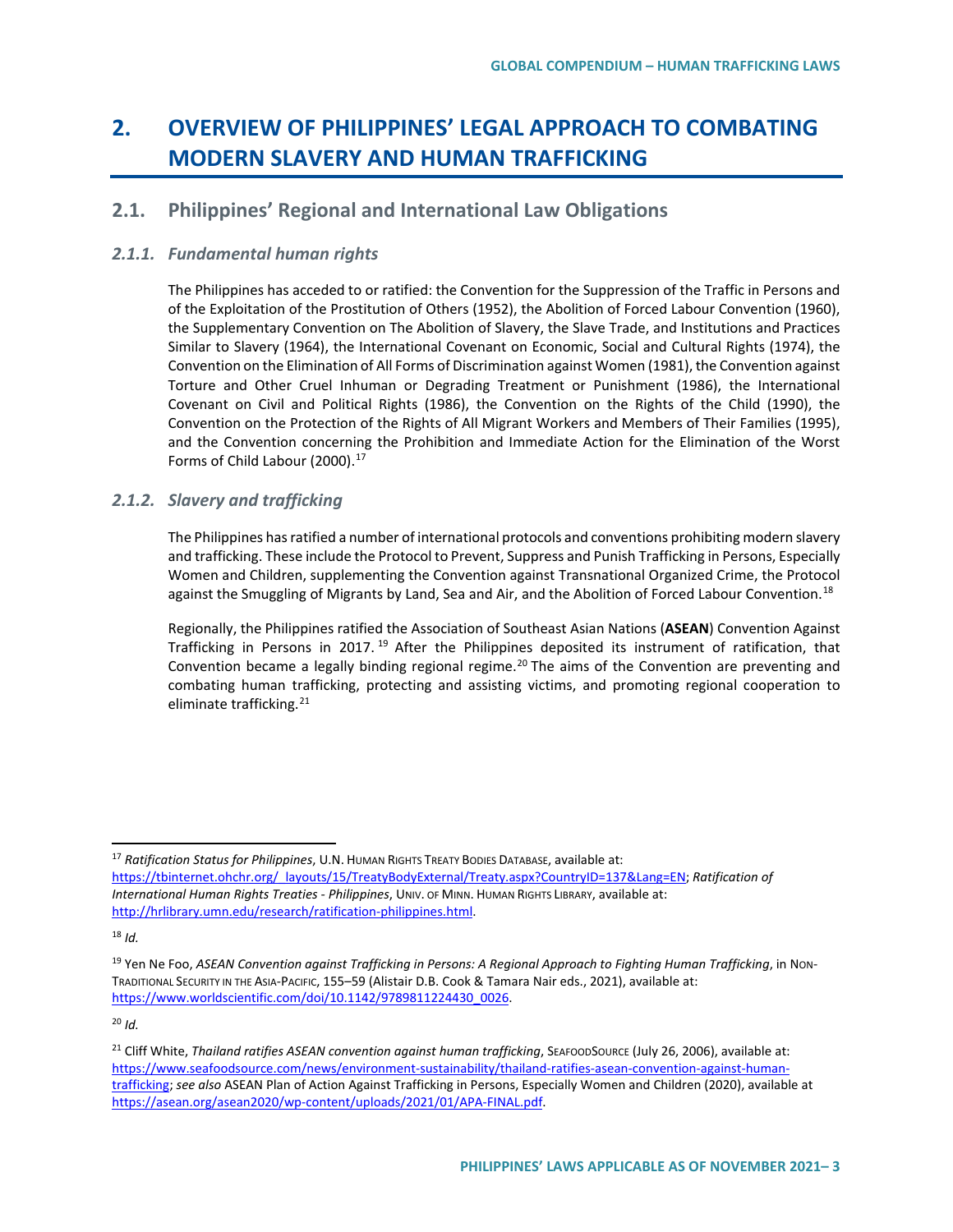### *2.1.3. Effect under Philippines' law*

Under the Philippines' legal system, a treaty is equal to an Act of Congress once it has been "transformed" into national law and thus become the "law of the land."<sup>[22](#page-3-0)</sup> Under Article VII, Section 21 of the Philippines' Constitution, a treaty or international agreement becomes valid and effective when two-thirds of the Senate approve it by vote. $^{23}$  $^{23}$  $^{23}$ 

The Philippines has ratified three protocols connected to human trafficking: the Protocol to Prevent, Suppress and Punish Trafficking in Persons, Especially Women and Children, supplementing the United Nations Convention against Transnational Organized Crime Preamble, supplementing the United Nations Convention against Transnational Organized Crime (2002), the Protocol against the Smuggling of Migrants by Land, Sea and Air, supplementing the United Nations Convention against Transnational Organized Crime (2002), and the Optional Protocol to the Convention on the Elimination of Discrimination against Women  $(2003).<sup>24</sup>$  $(2003).<sup>24</sup>$  $(2003).<sup>24</sup>$ 

## **2.2. Human Rights Protections Under Philippines' Law**

The Philippines' legal framework with respect to human rights is derived solely from domestic regulation; there is not a human rights clause in the Constitution.<sup>[25](#page-3-3)</sup>

One such regulation is Republic Act No. 9851, the Philippine Act on Crimes Against International Humanitarian Law, Genocide, and other Crimes Against Humanity.<sup>26</sup> The Act makes international crimes of genocide, crimes against humanity, and war crimes punishable by national law.<sup>[27](#page-3-5)</sup> The Act also provides for criminal liability of superiors and government officials that fail to prevent human rights abuses and provides for universal jurisdiction, provided the suspect is in the Philippines.<sup>[28](#page-3-6)</sup>

Nevertheless, human rights organizations have reported extrajudicial executions during the beginning of the COVID-19 pandemic, as well as human rights violations perpetrated under the Government's "war on drugs."[29](#page-3-7)

## **2.3. Criminalization of Modern Slavery**

The Anti-Trafficking in Persons Act of 2003 and its 2012 amendment are the primary laws penalizing forms of modern slavery. Section 4 of the 2012 amendment, for example, defines and prohibits all acts that could

<span id="page-3-3"></span><sup>25</sup> *Id.*

<span id="page-3-0"></span> <sup>22</sup> *Southeast Asian Region Countries Laws: Philippines-Treaties*, UNIVERSITY OF MELBOURNE (last visited Nov. 23, 2021), available at: <https://unimelb.libguides.com/c.php?g=930183&p=6722006> (citing International Encyclopaedia of Laws: Constitutional Law the Philippines, Part 1: Sources of Constitutional Law, Chapter 1: Treaties, §2 Hierarchy, 33–34).

<span id="page-3-1"></span><sup>23</sup> *Id.*

<span id="page-3-2"></span><sup>24</sup> *Ratification of Human Rights Treaties*, *supra* note 17.

<span id="page-3-4"></span><sup>&</sup>lt;sup>26</sup> Philippine Act on Crimes Against International Humanitarian Law, Genocide, and other Crimes Against Humanity, Republic Act No. 9851 (2009), available at[: https://www.officialgazette.gov.ph/2009/12/11/republic-act-no-9851/](https://www.officialgazette.gov.ph/2009/12/11/republic-act-no-9851/) (2009).

<span id="page-3-5"></span><sup>27</sup> *National Implementation of IHL*, INTERNATIONAL COMMITTEE OF THE RED CROSS (last visited Nov. 23, 2021), [available at: https://ihl](https://ihl-databases.icrc.org/applic/ihl/ihl-nat.nsf/0/234D37D36F42CBC1C12576B900293CC4)[databases.icrc.org/applic/ihl/ihl-nat.nsf/0/234D37D36F42CBC1C12576B900293CC4.](https://ihl-databases.icrc.org/applic/ihl/ihl-nat.nsf/0/234D37D36F42CBC1C12576B900293CC4)

<span id="page-3-7"></span><span id="page-3-6"></span><sup>29</sup> *Philippines 2020*, AMNESTY INTERNATIONAL (2020), available at[: https://www.amnesty.org/en/location/asia-and-the](https://www.amnesty.org/en/location/asia-and-the-pacific/south-east-asia-and-the-pacific/philippines/report-philippines/)[pacific/south-east-asia-and-the-pacific/philippines/report-philippines/;](https://www.amnesty.org/en/location/asia-and-the-pacific/south-east-asia-and-the-pacific/philippines/report-philippines/) *see also* TRAFFICKING IN PERSONS REPORT*, supra* note 6.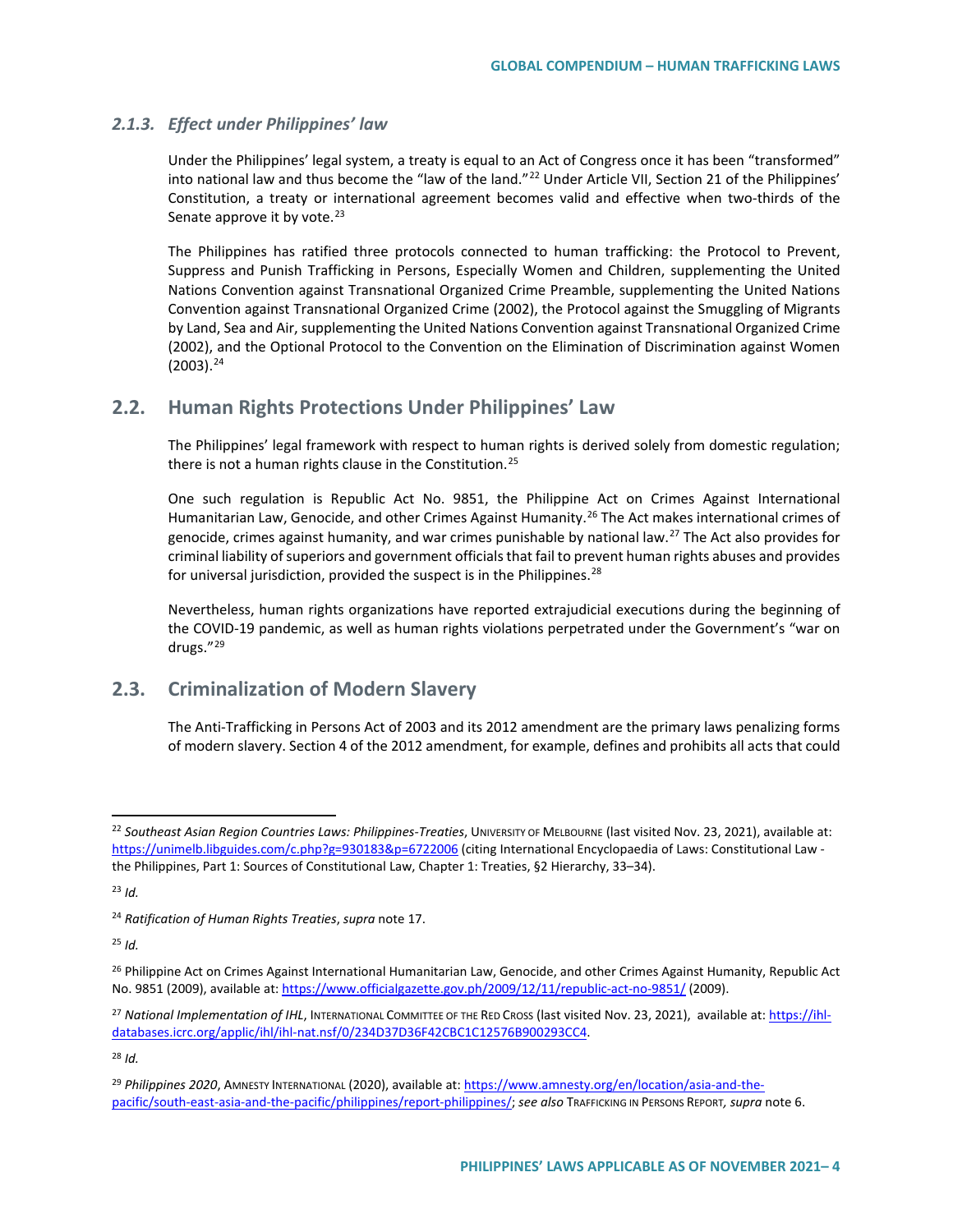be considered trafficking.<sup>[30](#page-4-0)</sup> Section 6 of the amendment also punishes accomplices to modern day slavery, indentured servitude, and other forms of trafficking.<sup>[31](#page-4-1)</sup>

## **2.4. Supply Chain Reporting**

No legislation or policies in the Philippines directly require reporting of human trafficking in supply chains or oblige private businesses to control their supply chains to hinder human trafficking.

However, under the Migrant Workers and Overseas Filipinos Act of 1995, illegal recruitment activity, either because the recruiter is not licensed to recruit or hire employees under the labor code or because a licensed recruiter is using illegal recruitment methods, is a criminal offense.<sup>[32](#page-4-2)</sup>

## **2.5. Investigation, Prosecution, and Enforcement**

#### *2.5.1. Investigation and prosecution of criminal offenses*

The Philippine National Police and the Bureau of Immigration, both members of IACAT, are responsible for investigating possible trafficking in persons. The National Prosecution Service and the National Bureau of Investigation, both located within the Philippines Department of Justice, also investigate and prosecute human trafficking. [33](#page-4-3)

Local authorities prosecute crimes through the judicial system. Prosecution begins with an inquest stage, later followed by a trial if the offender does not accept a plea bargain.<sup>[34](#page-4-4)</sup> Particularly for cybercrimes against children, investigators tended to create recorded child victim interviews, which are then later used in the prosecutions.[35](#page-4-5)

#### *2.5.2. Mutual assistance/international cooperation*

The Philippines is a party to numerous international conventions and treaties that encourage international cooperation against trafficking and information sharing on trafficking. Refer to Sections 1.2. and 2.1.

<span id="page-4-0"></span> <sup>30</sup> ATPA Amendments, section 4, available at[: https://www.officialgazette.gov.ph/2013/02/06/republic-act-no-10364/.](https://www.officialgazette.gov.ph/2013/02/06/republic-act-no-10364/)

<span id="page-4-1"></span><sup>31</sup> *Id.*, section 6.

<span id="page-4-2"></span><sup>&</sup>lt;sup>32</sup> Labour Exploitation: Philippines, Accountability Hub (last accessed Nov. 23, 2021), available at: [https://accountabilityhub.org/country/philippines/#Labour%20standards.](https://accountabilityhub.org/country/philippines/#Labour%20standards)

<span id="page-4-3"></span><sup>33</sup> *See* TRAFFICKING IN PERSONS REPORT,*supra* note 6, at 406–07; [https://www.doj.gov.ph/vision-mission-and-mandate.html;](https://www.doj.gov.ph/vision-mission-and-mandate.html) [https://www.doj.gov.ph/national-prosecution-service.html;](https://www.doj.gov.ph/national-prosecution-service.html) [https://www.doj.gov.ph/agencies.html.](https://www.doj.gov.ph/agencies.html)

<span id="page-4-5"></span><span id="page-4-4"></span><sup>34</sup> *See id.*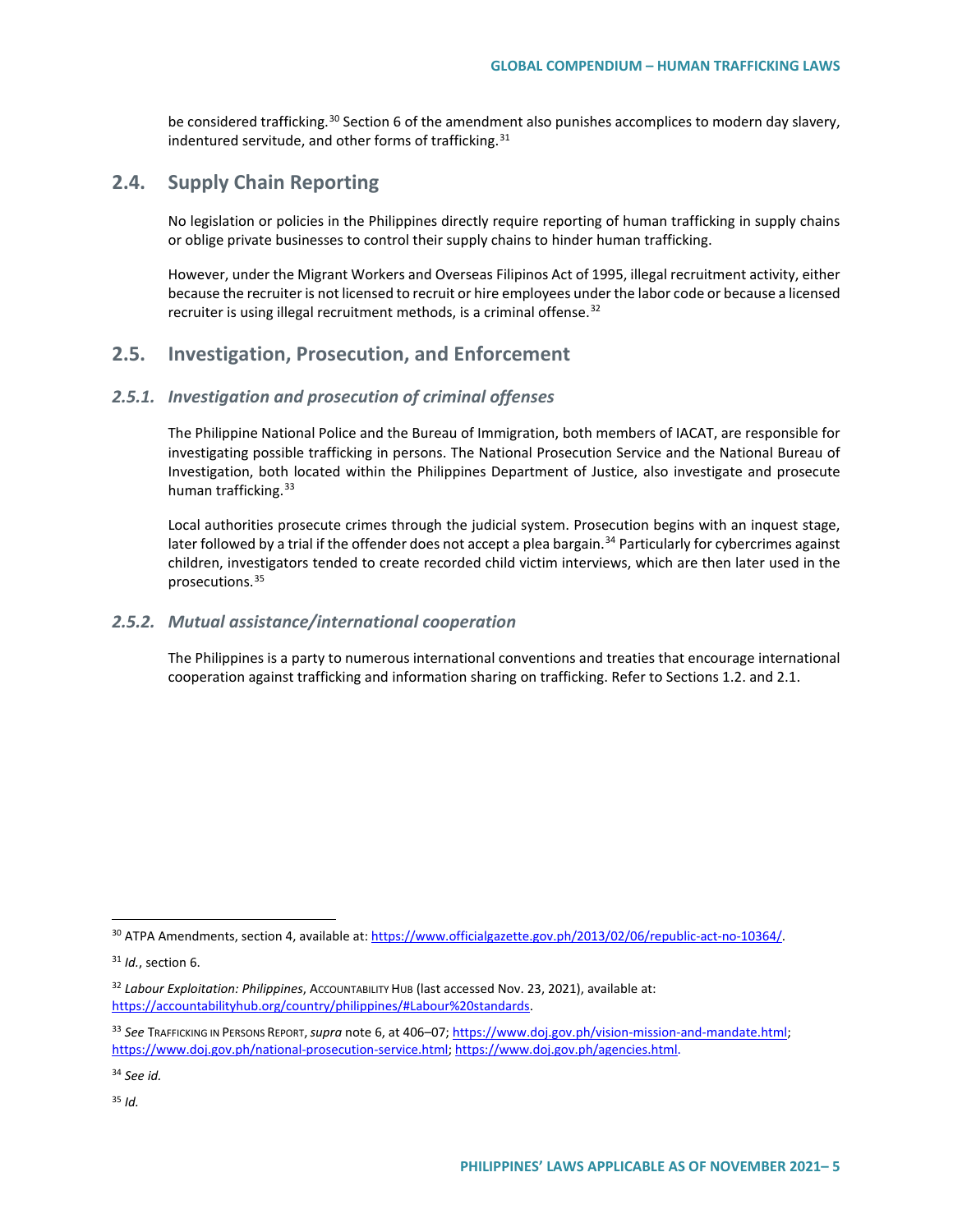# **3. PHILIPPINES' FEDERAL CRIMINAL OFFENSES RELATING TO SLAVERY, SLAVERY-LIKE CONDITIONS, AND HUMAN TRAFFICKING**

## **3.1. Overview of Criminal Offenses**

The Philippines' general criminal code does not address offenses related to slavery, slavery-like conditions, or human trafficking.<sup>[36](#page-5-0)</sup> Instead, five separate acts outline criminal offenses connected to modern slavery. These acts are the 2003 Anti-Trafficking in Persons Act with 2013 amendments, the Migrant Workers and Overseas Filipinos Act of 1995, the Special Protection of Children Against Abuse, Exploitation and Discrimination Act, the Elimination of Worst Forms of Child Labour Act, and the Anti-Violence Against Women and Their Children Act of 2004.



## **3.2. Slavery Offenses Under the Criminal Code**

#### *3.2.1. General*

The ATPA of 2003 and its 2012 amendments are the primary laws that make "[a]ll forms of slavery or practices similar to slavery, involuntary servitude, debt bondage and forced labor" a crime. $37$ 

Section 4 of the ATPA defines acts that constitute human trafficking:

It shall be unlawful for any person, natural or juridical, to commit any of the following acts:

<span id="page-5-0"></span><sup>&</sup>lt;sup>36</sup> Because the Philippines has a single-state government structure, all offenses, including human trafficking, are dealt with only at a national level.

<span id="page-5-1"></span><sup>37</sup> 2012 ATPA, section 4(k)(1).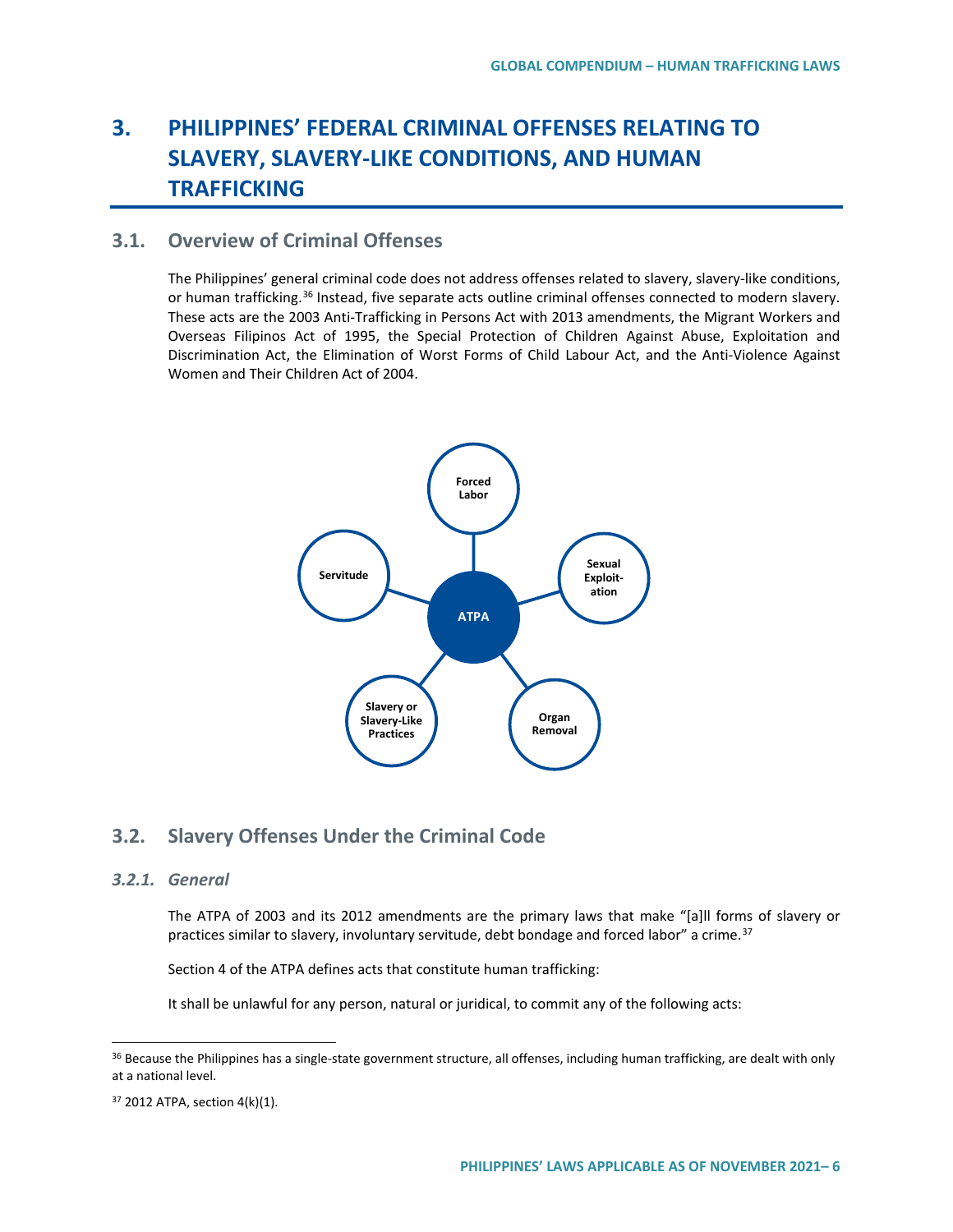(a) To recruit, obtain, hire, provide, offer, transport, transfer, maintain, harbor, or receive a person by any means, including those done under the pretext of domestic or overseas employment or training or apprenticeship, for the purpose of prostitution, pornography, or sexual exploitation;

(b) To introduce or match for money, profit, or material, economic or other consideration, any person or, as provided for under Republic Act No. 6955, any Filipino woman to a foreign national, for marriage for the purpose of acquiring, buying, offering, selling or trading him/her to engage in prostitution, pornography, sexual exploitation, forced labor, slavery, involuntary servitude or debt bondage;

(c) To offer or contract marriage, real or simulated, for the purpose of acquiring, buying, offering, selling, or trading them to engage in prostitution, pornography, sexual exploitation, forced labor or slavery, involuntary servitude or debt bondage;

(d) To undertake or organize tours and travel plans consisting of tourism packages or activities for the purpose of utilizing and offering persons for prostitution, pornography or sexual exploitation;

(e) To maintain or hire a person to engage in prostitution or pornography;

(f) To adopt persons by any form of consideration for exploitative purposes or to facilitate the same for purposes of prostitution, pornography, sexual exploitation, forced labor, slavery, involuntary servitude or debt bondage;

(g) To adopt or facilitate the adoption of persons for the purpose of prostitution, pornography, sexual exploitation, forced labor, slavery, involuntary servitude or debt bondage;

(h) To recruit, hire, adopt, transport, transfer, obtain, harbor, maintain, provide, offer, receive, or abduct a person, by means of threat or use of force, fraud, deceit, violence, coercion, or intimidation for the purpose of removal or sale of organs of said person;

(i) To recruit, transport, obtain, transfer, harbor, maintain, offer, hire, provide, receive or adopt a child to engage in armed activities in the Philippines or abroad;

(j) To recruit, transport, transfer, harbor, obtain, maintain, offer, hire, provide or receive a person by means defined in Section 3 of this Act for purposes of forced labor, slavery, debt bondage and involuntary servitude, including a scheme, plan, or pattern intended to cause the person either:

(1) To believe that if the person did not perform such labor or services, he orshe or another person would suffer serious harm or physical restraint; or

(2) To abuse or threaten the use of law or the legal processes; and

(k) To recruit, transport, harbor, obtain, transfer, maintain, hire, offer, provide, adopt or receive a child for purposes of exploitation or trading them, including but not limited to, the act of baring and/or selling a child for any consideration or for barter for purposes of exploitation. Trafficking for purposes of exploitation of children shall include:

(1) All forms of slavery or practices similar to slavery, involuntary servitude, debt bondage and forced labor, including recruitment of children for use in armed conflict;

(2) The use, procuring or offering of a child for prostitution, for the production of pornography, or for pornographic performances;

(3) The use, procuring or offering of a child for the production and trafficking of drugs; and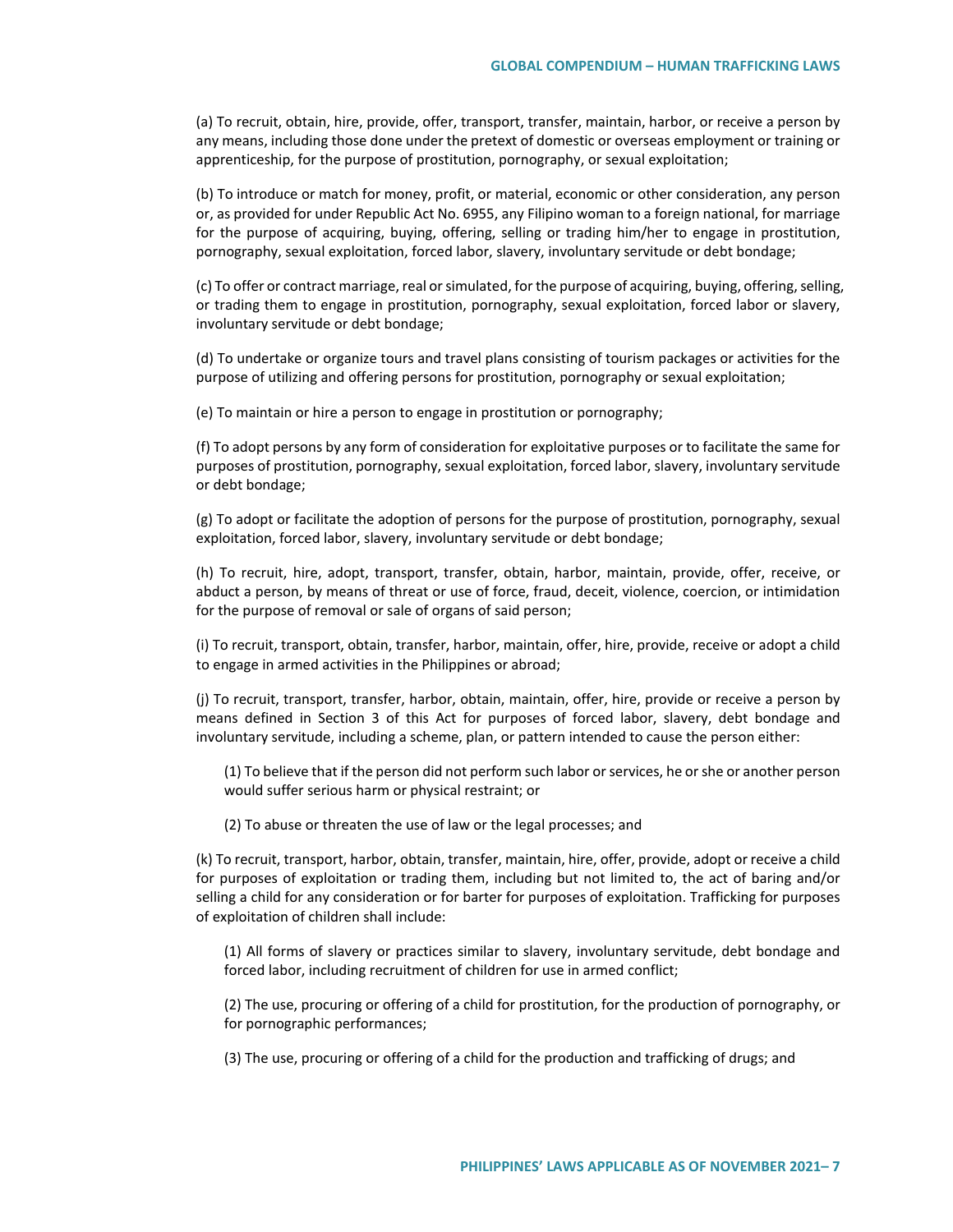(4) The use, procuring or offering of a child for illegal activities or work which, by its nature or the circumstances in which it is carried out, is likely to harm their health, safety or morals; and

(l) To organize or direct other persons to commit the offenses defined as acts of trafficking under this Act. $38$ 

Section 4-A further provides a criminal offense for attempted trafficking in persons, and specifies extenuating circumstances in which children are considered trafficked.<sup>[39](#page-7-1)</sup> The elements of attempt under the ATPA are (1) an act (2) to initiate the commission of a trafficking offense as defined in the ATPA (3) for which the offender fails to or does not execute all elements (4) by accident or any reason other than "voluntary desistance" or abandonment. $40$ 

Further, Section 4-B penalizes accomplice liability for human trafficking, and Section 4-C defines and punishes accessories to trafficking schemes.<sup>[41](#page-7-3)</sup> The elements of accomplice liability under the ATPA are (1) knowingly (2) aiding, abetting, or cooperating in (3) an act punishable under the ATPA (4) either before or during the commission of the punishable act.<sup>[42](#page-7-4)</sup> The elements of accessory liability are (1) knowledge of the commission of an illegal act as defined in the ATPA (2) without participating in the act as a principal or accomplice, yet (3) taking part in the act by doing any of the following: profiting in the act or assisting the offender in profiting, concealing, or destroying the body or instruments of the crime to prevent their discovery, or harboring, concealing, or assisting in escape of the principal.  $43$ 

Finally, Section 5 penalizes promotion and facilitation of trafficking. [44](#page-7-6) Examples of acts that the ATPA defines as criminal offenses are:

(b) To produce, print, and issue or distribute unissued, tampered or fake counseling certificates, registration stickers, overseas employment certificates or other certificates of any government agency which issues these certificates, decals and such other markers as proof of compliance with government regulatory and pre-departure requirements for the purpose of promoting trafficking in persons;

\* \* \*

(h) To tamper with, destroy, or cause the destruction of evidence, or to influence or attempt to influence witnesses, in an investigation or prosecution of a case under this Act;

(i) To destroy, conceal, remove, confiscate or possess, or attempt to destroy, conceal, remove, confiscate or possess, any actual or purported passport or other travel, immigration, or working permit or document, or any other actual or purported government identification, of any person in order to prevent or restrict, or attempt to prevent or restrict, without lawful authority, the person's liberty to move or travel in order to maintain the labor or services of that person; or

(j) To utilize his or her office to impede the investigation, prosecution or execution of lawful orders in a case under this Act.

- <span id="page-7-4"></span><sup>42</sup> *Id.*, section 4-B.
- <span id="page-7-5"></span><sup>43</sup> *Id.*, section 4-C.

<span id="page-7-0"></span> <sup>38</sup> *Id.*, section 4.

<span id="page-7-2"></span><span id="page-7-1"></span><sup>39</sup> *Id.*, section 4-A.

<span id="page-7-3"></span><sup>41</sup> *Id.*, section 4-B–4-C.

<span id="page-7-6"></span><sup>44</sup> *Id.*, section 5.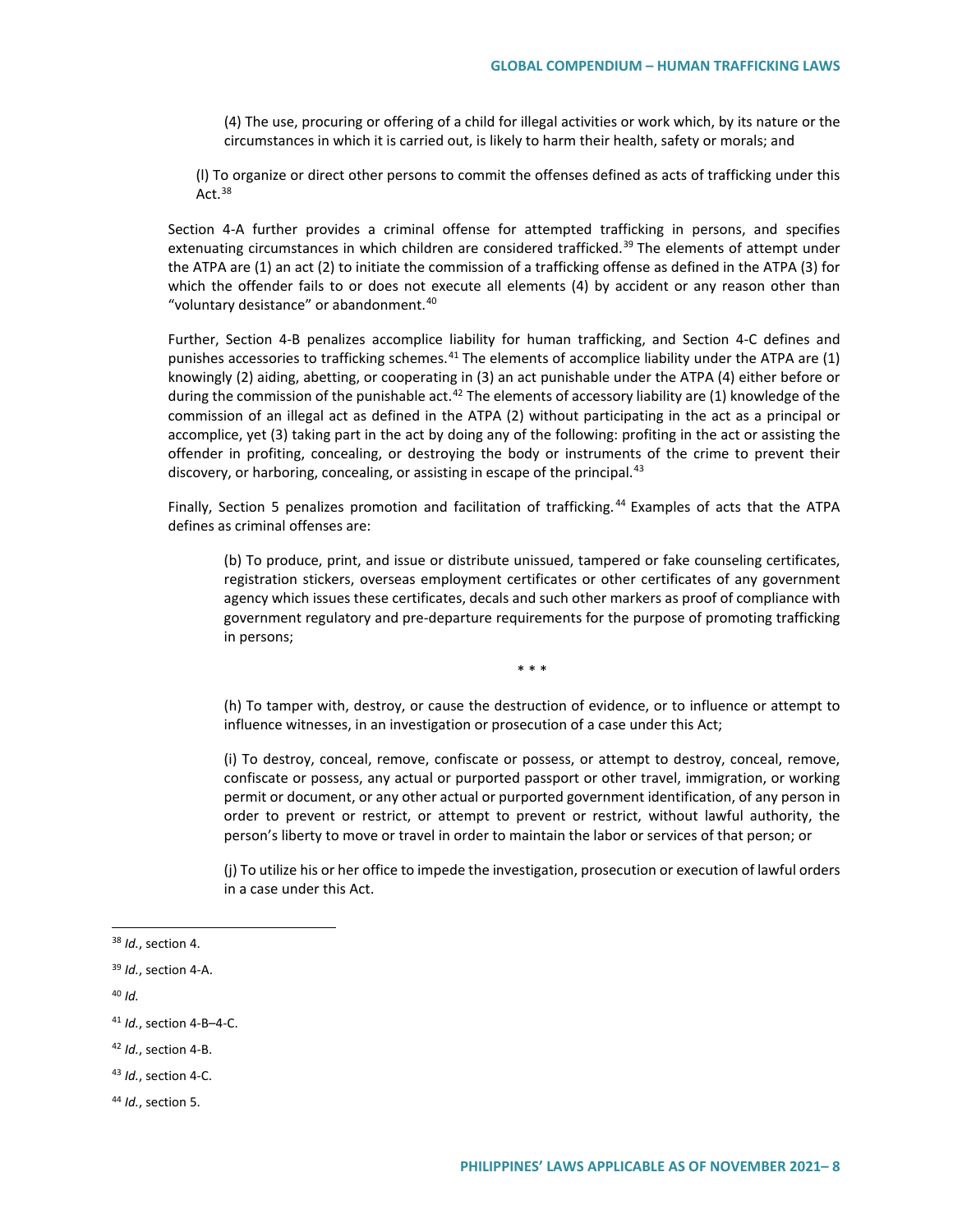The ATPA also identifies circumstances that constitute qualified, or aggravated, trafficking in persons:

(d) When the offender is a spouse, an ascendant, parent, sibling, guardian or a person who exercises authority over the trafficked person or when the offense is committed by a public officer or employee;

\* \* \*

(f) When the offender is a member of the military or law enforcement agencies;

(g) When by reason or on occasion of the act of trafficking in persons, the offended party dies, becomes insane, suffers mutilation or is afflicted with Human Immunodeficiency Virus (**HIV**) or the Acquired Immune Deficiency Syndrome (**AIDS**);

(h) When the offender commits one or more violations of Section 4 over a period of sixty (60) or more days, whether those days are continuous or not; and

(i) When the offender directs or through another manages the trafficking victim in carrying out the exploitative purpose of trafficking.

This chart shows the relevant penalties, including imprisonment and fines, for the described offenses:

| <b>HUMAN TRAFFICKING PENALTIES IN</b><br><b>THE PHILIPPINES</b>                                                                                                                                                                                                                                                                                    | <b>Duration of</b><br><b>imprisonment</b> | <b>Amount of the fine</b>         |
|----------------------------------------------------------------------------------------------------------------------------------------------------------------------------------------------------------------------------------------------------------------------------------------------------------------------------------------------------|-------------------------------------------|-----------------------------------|
| Human trafficking offense without<br>aggravating circumstances                                                                                                                                                                                                                                                                                     | 20 years                                  | PHP 1,000,000 to PHP<br>2,000,000 |
| <b>Attempt</b>                                                                                                                                                                                                                                                                                                                                     | 15 years                                  | PHP 500,000 to PHP<br>1,000,000   |
| <b>Accomplice</b> to any form of trafficking                                                                                                                                                                                                                                                                                                       | 15 years                                  | PHP 500,000 to PHP<br>1,000,000   |
| promotion<br>of<br>trafficking,<br>Anv<br>including government officials using<br>their position or office to impede<br>investigation of trafficking                                                                                                                                                                                               | 15 years                                  | PHP 500,000 to PHP<br>1,000,000   |
| "Qualified<br>Trafficking,"<br><i>i.e</i><br><b>Trafficking</b><br>with<br>aggravating<br>circumstances, including, e.g., when<br>the trafficker is exploiting someone<br>who is particularly vulnerable or<br>under their control, or when the<br>trafficking causes death of the victim,<br>insanity, mutilation, or contraction of<br>HIV/AIDS. | Life Imprisonment                         | PHP 2,000,000 to PHP<br>5,000,000 |
| Breaking confidentiality regarding<br>the victim's identity and trafficking<br><i>circumstances</i><br>trafficking<br>in<br>a<br>investigation or prosecution                                                                                                                                                                                      | 6 years                                   | PHP 500,000 to PHP<br>1,000,000   |
| Use of Trafficked Persons,<br><i>i.e</i><br>prostitution<br>engaging<br>in<br>with<br>trafficked persons                                                                                                                                                                                                                                           | $6-12$ years                              | PHP 50,000 to PHP 100,000         |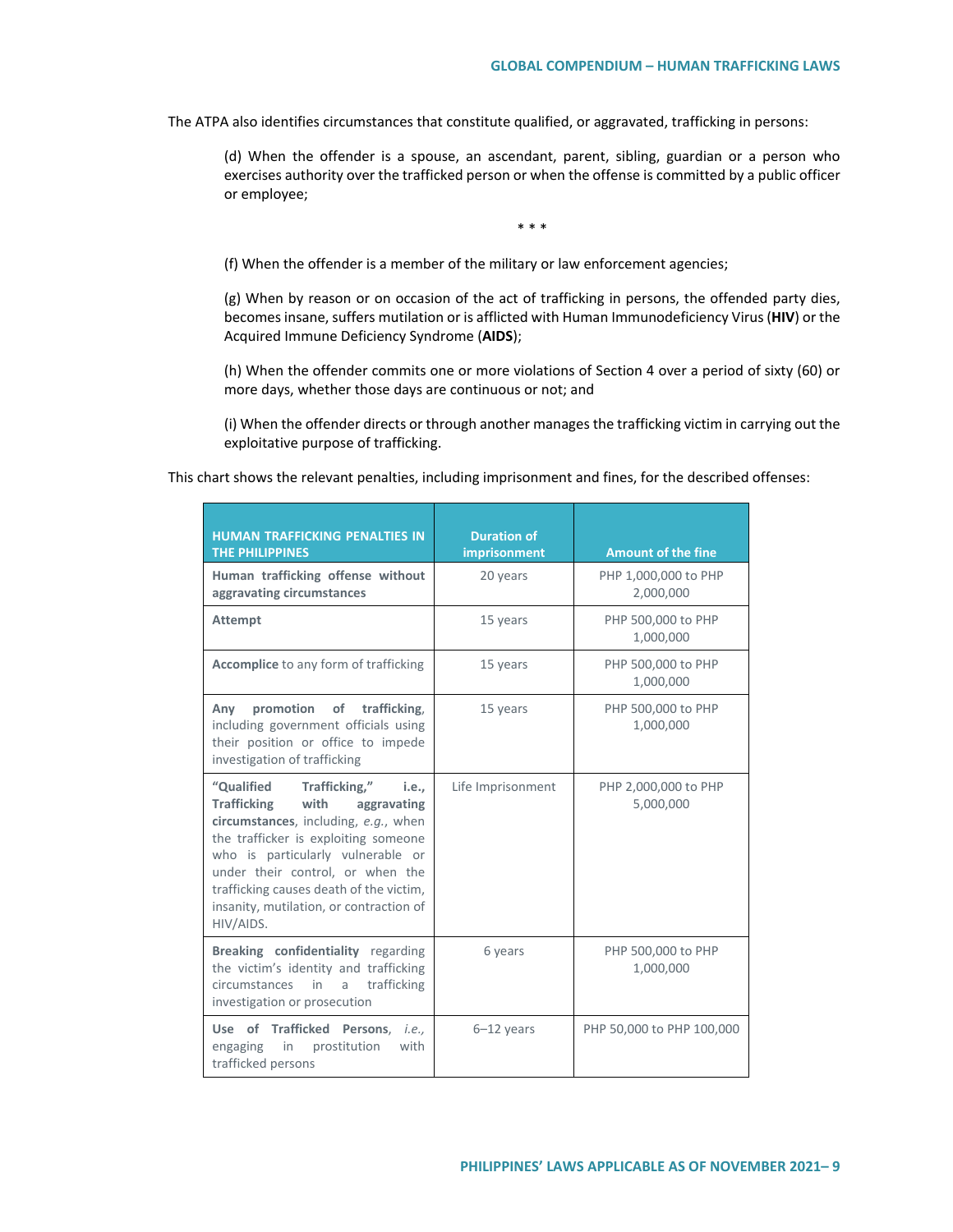#### *3.2.2. Extraterritorial application*

The ATPA creates extraterritorial jurisdiction over human trafficking crimes as defined in the Act.<sup>[45](#page-9-0)</sup> Section 26-A provides jurisdiction to the Philippines over an act of human trafficking outside of the country when the suspected trafficker is a Filipino citizen, the trafficker is a permanent resident of the Philippines, or the act was committed against a citizen of the Philippines.<sup>[46](#page-9-1)</sup>

The ATPA further clarifies that the Philippines may not prosecute a trafficker if a foreign government has already prosecuted or is prosecuting the person for similar conduct, unless the Secretary of Justice approves prosecution.<sup>[47](#page-9-2)</sup> Section 26-A also gives the Government permission to surrender or extradite individuals accused of human trafficking to an international court or another country to be prosecuted.<sup>[48](#page-9-3)</sup>

## **3.3. Slavery-Like Offenses in Philippines' Legal Order**

## *3.3.1. Servitude*

The ATPA includes "slavery" and "servitude" in the definition of "trafficking." Therefore, the crime of servitude is punished as a human trafficking offense under the ATPA. Refer to Section 3.2.1.

Slavery is also prohibited under the Revised Penal Code of the Philippines.<sup>[49](#page-9-4)</sup>

#### *3.3.2. Forced labor*

The ATPA includes forms of forced labor or services in its definition of "trafficking." Therefore, the crime of forced labor is punished as a human trafficking offense under the ATPA. Refer to Section 3.2.1. The ATPA also defines "forced labor" as:

the extraction of work or services from any person by means of enticement, violence, intimidation or threat, use of ... force or coercion, including deprivation of freedom, abuse of authority or moral ascendancy, debt-bondage or deception including any work or service extracted from any person under the menace of penalty.<sup>[50](#page-9-5)</sup>

The Special Protection of Children Against Child Abuse, Exploitation and Discrimination Act, Section 12-D, defines forms of child labor to include "debt bondage and serfdom and forced or compulsory labor."<sup>[51](#page-9-6)</sup> The constitutive elements of the offense are unclear. The Act simply prohibits child labor, including in the form of forced or compulsory labor, and states that it is punishable by the penalties provided in the ATPA.<sup>[52](#page-9-7)</sup> The Revised Penal Code also makes forced child labor a crime.<sup>[53](#page-9-8)</sup>

<span id="page-9-2"></span><sup>47</sup> *Id.*

<span id="page-9-3"></span><sup>48</sup> *Id.*

<span id="page-9-5"></span><sup>50</sup> ATPA, section 3(d).

<span id="page-9-7"></span><sup>52</sup> *Id.*, section 16(c).

<span id="page-9-0"></span> <sup>45</sup> *Id.*, section 26-A.

<span id="page-9-1"></span><sup>46</sup> *Id.*

<span id="page-9-4"></span><sup>49</sup> Revised Penal Code, Republic Act No. 33815, title 9, section 3, article 272 (1930), available at: [https://lawphil.net/statutes/acts/act\\_3815\\_1930.html.](https://lawphil.net/statutes/acts/act_3815_1930.html)

<span id="page-9-6"></span><sup>51</sup> Special Protection of Children Against Abuse, Exploitation and Discrimination Act (**SPCAEDA**), section 12-D (1).

<span id="page-9-8"></span><sup>53</sup> Revised Penal Code, title 9, section 3, article 273.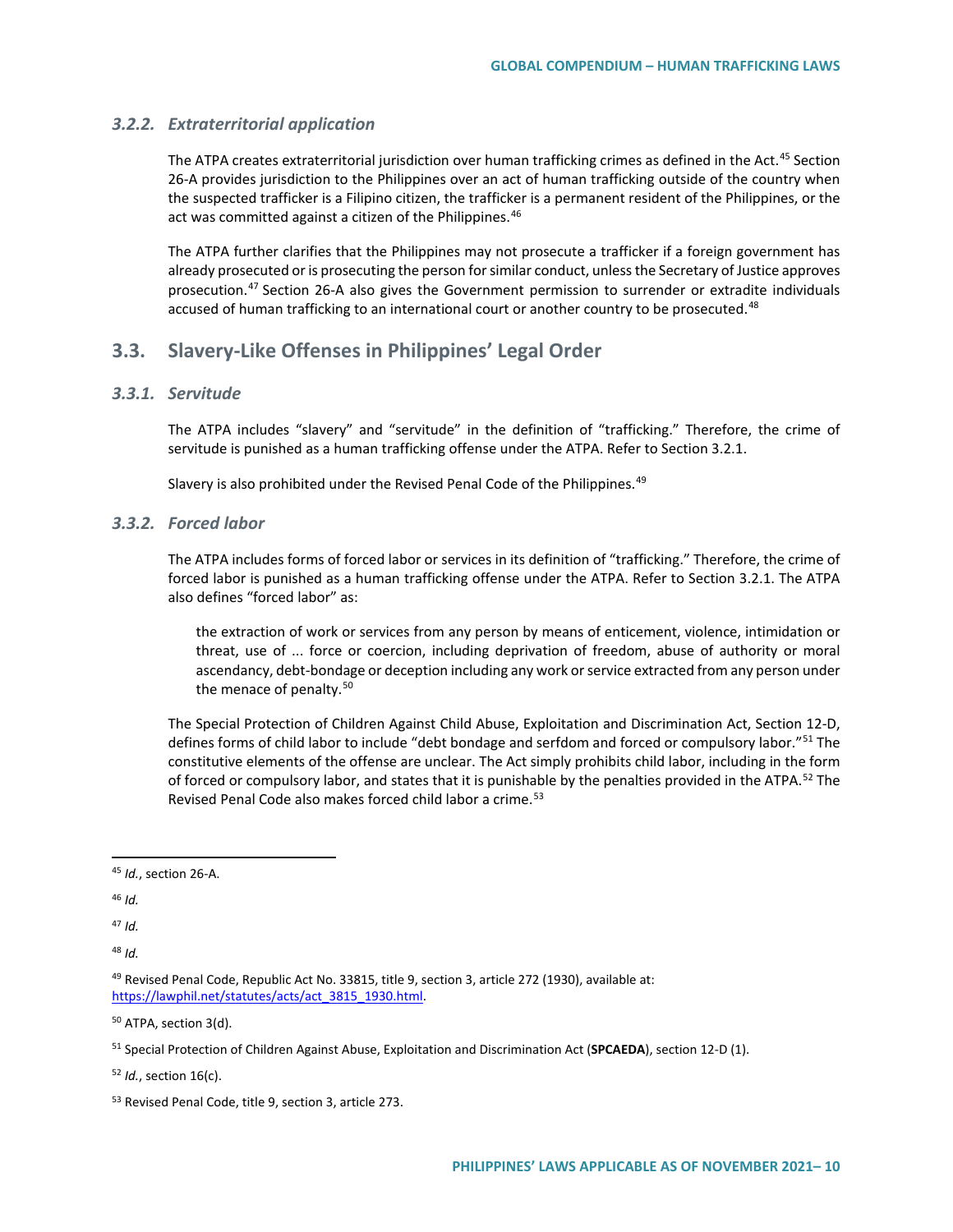#### *3.3.3. Deceptive recruiting for labor or services*

Again, the ATPA arguably applies to deceptive labor practices under the umbrella definition of "human trafficking."[54](#page-10-0) The definition of "forced labor", which falls within human trafficking in the ATPA, includes "the extraction of work or services from any person by means of ... deception."[55](#page-10-1) However, there is not a specific provision for deceptive recruiting.

The Philippines recognizes "illegal recruitment" as a crime under the Migrant Worker's Act (**MWA**) of 1995 (RA 8042) and the Labor Code.<sup>[56](#page-10-2)</sup> The elements of illegal recruitment are  $(1)$  the offender does not have a valid license or general authority required by law to engage in recruitment and placement of workers, and (2) the offender commits any of the activities specified as "recruitment" or "placement" as defined in Section 6 of the MWA or in Article  $13(b)$  of the Labor Code.<sup>[57](#page-10-3)</sup>

Generally, the punishment for illegal recruitment is between 12 years and a day and 20 years of imprisonment, a fine between PHP 1,000,000 and 2,000,000, or both.<sup>[58](#page-10-4)</sup> However, if the illegal practices are on a larger scale, they may be charged as economic sabotage, which elevates the potential punishment to life imprisonment, a fine between PHP 500,000 and 1,000,0000, or both.<sup>[59](#page-10-5)</sup>

### *3.3.4. Early and forced marriage*

No laws in the Philippines address early or forced marriage.<sup>[60](#page-10-6)</sup> However, in September 2021, a bill titled the Prohibition of Child Marriage Bill (HB 9943) passed in the House of Representatives. <sup>[61](#page-10-7)</sup> The Senate approved a counterpart measure in November 2020.<sup>[62](#page-10-8)</sup> The next step in the legislative process is for the Congress of the Philippines to convene a Bicameral Conference Committee hearing to align on all provisions of the bill, before submitting it to the Office of the President.<sup>[63](#page-10-9)</sup>

#### *3.3.5. Debt bondage*

The ATPA penalizes debt bondage under the umbrella definition of "human trafficking." In Section 3(i), debt bondage is defined as:

the pledging by the debtor of his/her personal services or labor or those of a person under his/her control as security or payment for a debt, when the length and nature of services is not clearly defined

<span id="page-10-3"></span><sup>57</sup> *Id.*

<span id="page-10-9"></span><span id="page-10-8"></span><sup>62</sup> *Id.*

<span id="page-10-0"></span> <sup>54</sup> *See* ATPA, section 3(a) ("Trafficking in Persons—refers to the recruitment, ... hiring, ... of persons with or without the victim's consent or knowledge, within or across national borders by means of ... deception.").

<span id="page-10-1"></span><sup>55</sup> ATPA, section 3(d).

<span id="page-10-2"></span><sup>56</sup> Migrant Worker's Act, Republic Act No. 8042 (1995); *see also* Persida Acosta, *Illegal Recruitment and Estafa*, MANILA TIMES (Apr. 15, 2021), available at: [https://www.manilatimes.net/2021/04/15/legal-advice/dearpao/illegal-recruitment-and](https://www.manilatimes.net/2021/04/15/legal-advice/dearpao/illegal-recruitment-and-estafa/863941)[estafa/863941.](https://www.manilatimes.net/2021/04/15/legal-advice/dearpao/illegal-recruitment-and-estafa/863941)

<span id="page-10-4"></span><sup>58</sup> MWA, section 7(a).

<span id="page-10-5"></span><sup>59</sup> MWA, section 7(b) and section 6(m)–(n); *see also* Acosta, *supra* note 56.

<span id="page-10-6"></span><sup>60</sup> *See Forced Marriage Overseas: Philippines*, PREVENT FORCED MARRIAGE. ORG (last visited Nov. 23, 2021), available at: [https://preventforcedmarriage.org/forced-marriage-overseas-philippines/.](https://preventforcedmarriage.org/forced-marriage-overseas-philippines/)

<span id="page-10-7"></span><sup>61</sup> *See Plan International Philippines commends House approval of Bill to Prohibit Child Marriage*, RELIEFWEB (Sept. 9, 2021), available at[: https://reliefweb.int/report/philippines/plan-international-philippines-commends-house-approval-bill-prohibit](https://reliefweb.int/report/philippines/plan-international-philippines-commends-house-approval-bill-prohibit-child)[child.](https://reliefweb.int/report/philippines/plan-international-philippines-commends-house-approval-bill-prohibit-child)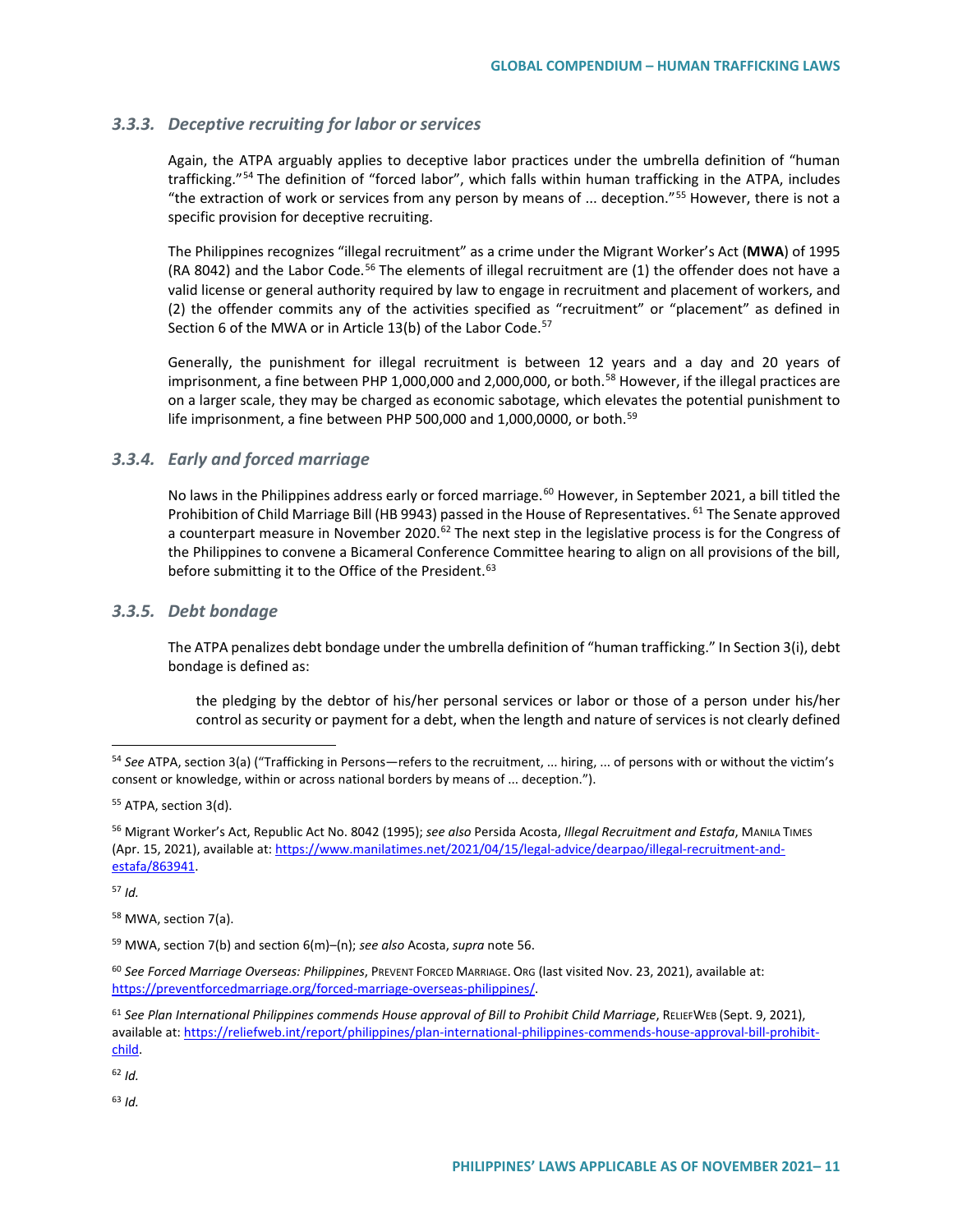or when the value of the services as reasonably assessed is not applied toward the liquidation of the debt.[64](#page-11-0)

Thus, similarly to other subsets of human trafficking, the constitutive elements of the offense and penalties are the same as for human trafficking under the ATPA. Refer to Section 3.2.1.

The general Penal Code of the Philippines also makes debt bondage a crime.<sup>[65](#page-11-1)</sup>

#### *3.3.6. Any other relevant offenses*

Philippines has no other relevant slavery-like offenses.

#### *3.3.7. Extraterritorial application of the offenses*

Only offenses recognized under the ATPA have extraterritorial application. Refer to Section 3.2.2.

## **3.4. Human Trafficking/Smuggling-Related Criminal Offenses**

### *3.4.1. International and domestic trafficking/smuggling of people*

ATPA defines the offense of trafficking in persons to include the transportation, transfer, harboring, providing, or receipt of persons.<sup>[66](#page-11-2)</sup>

The Revised Penal Code also punishes the purchase, sale, kidnapping, or detention of human beings to enslave them. Refer to Section 3.3.1.

#### *3.4.2. International and domestic trafficking in children*

The ATPA's offense of trafficking in persons applies to all persons including children.

Additionally, the Special Protection of Children Against Abuse, Exploitation and Discrimination Act (**SPCAEDA**) prohibits trafficking in children under Article IV.[67](#page-11-3) A person commits child trafficking under the Act if they "engage in trading and dealing with children including, but not limited to, the act of buying and selling of a child for money, or for any other consideration, or barter."<sup>[68](#page-11-4)</sup>

The penalty for child trafficking under the SPCAEDA ranges from imprisonment for 12 years and a day to 20 years or 30 years to life (*reclusion temporal* or *reclusion perpetua*).[69](#page-11-5) The maximum length of imprisonment will be imposed if a victim is under the age of  $12^{70}$  $12^{70}$  $12^{70}$  Attempted child trafficking may be punished by a penalty lower two degrees than that imposed on the principals in the attempt.<sup>[71](#page-11-7)</sup>

<span id="page-11-4"></span><sup>68</sup> *Id.*, Art. 4, Sec. 7.

<span id="page-11-7"></span><span id="page-11-6"></span><sup>70</sup> SPCAEDA, Art. IV.

<span id="page-11-0"></span><sup>&</sup>lt;sup>64</sup> ATPA, section 3(i).

<span id="page-11-1"></span><sup>&</sup>lt;sup>65</sup> Revised Penal Code, title 9, section 3, article 274, available at[: https://lawphil.net/statutes/acts/act\\_3815\\_1930.html.](https://lawphil.net/statutes/acts/act_3815_1930.html)

<span id="page-11-2"></span><sup>66</sup> ATPA, section 3(a).

<span id="page-11-3"></span><sup>&</sup>lt;sup>67</sup> Republic Act No. 7610, Special Protection of Children Against Abuse, Exploitation and Discrimination Act, Article IV (1992), available at[: https://www.officialgazette.gov.ph/1992/06/17/republic-act-no-7610/.](https://www.officialgazette.gov.ph/1992/06/17/republic-act-no-7610/)

<span id="page-11-5"></span><sup>69</sup> *Id.*; Revised Penal Code, Ch. 3, Sec. 1, Art. 27.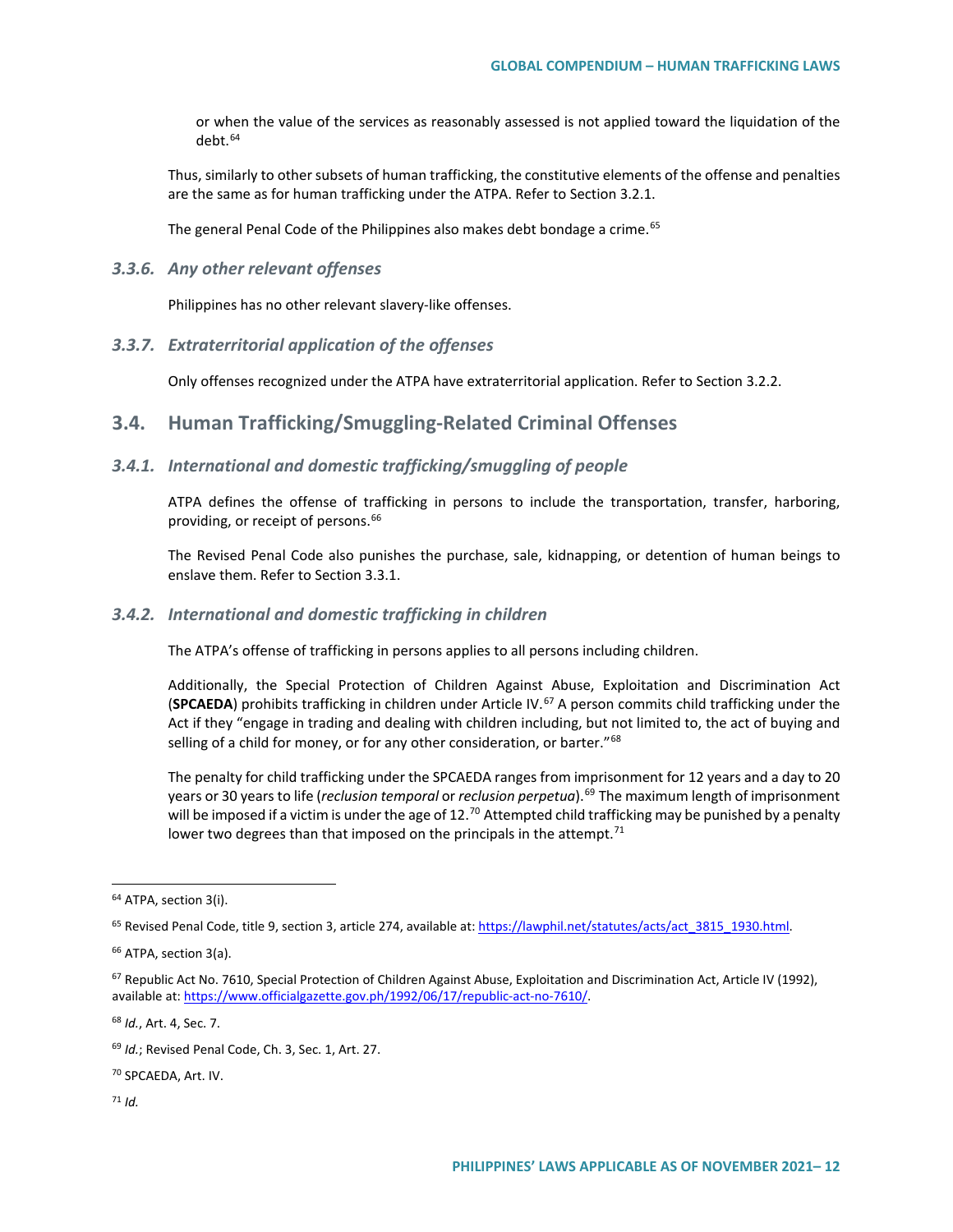#### *3.4.3. Victim harboring*

The ATPA's offense of trafficking in persons includes the harboring of trafficked persons.

*3.4.4. Extraterritorial application of human trafficking and smuggling offenses*

Refer to Section 3.2.2.

#### *3.4.5. International and domestic organ trafficking*

ATPA's offence of trafficking in persons prohibits the exploitative use of trafficked persons for the removal or sale of their organs.<sup>[72](#page-12-0)</sup>

## **3.5. Online Exploitation of Children Offenses**

The ATPA framework governs online exploitation of children. Sections 4(k)(2) and (4) of the ATPA prohibit "[t]he use, procuring or offering of a child for prostitution, for the production of pornography, or for pornographic performances," and "[t]he use, procuring or offering of a child for illegal activities or work which, by its nature or the circumstances in which it is carried out, is likely to harm their health, safety or morals," which could include the production or distribution of child pornography online. Refer to Section 3.2.1. for relevant penalties.

Article V of the SPCAEDA prohibits obscene publications and indecent shows that include children. It provides that:

Any person who shall hire, employ, use, persuade, induce or coerce a child to perform in obscene exhibitions and indecent shows, whether live or in video, or model in obscene publications or pornographic materials or to sell or distribute the said materials shall suffer the penalty of prison mayor in its medium period.

Persons guilty of obscene publications or indecent shows under Article V are subject to imprisonment for six years and one day to 12 years.<sup>[73](#page-12-1)</sup> The maximum penalty will be imposed if a victim is under the age of 12.[74](#page-12-2)

Finally, the Anti-Child Pornography Act of 2009 (**ACPA**) prohibits the production, distribution, and possession of child pornography.[75](#page-12-3) The ACPA also imposes a responsibility on internet service providers (**ISPs**) to notify the Philippine National Police or National Bureau of Investigation within a week from obtaining information that "any form of child pornography is being committed using its server or facility."<sup>[76](#page-12-4)</sup> Internet content hosts are similarly prohibited from hosting any form of child pornography on their sites and required to report to the proper authorities "the presence of any form of child pornography" within a week of learning of it.<sup>[77](#page-12-5)</sup>

<span id="page-12-0"></span> $72$  ATPA, section 3(a); see also section 4(h).

<span id="page-12-1"></span><sup>&</sup>lt;sup>73</sup> SPCAEDA, article V; Revised Penal Code, chapter 3, section 1, article 27.

<span id="page-12-2"></span><sup>74</sup> *Id.*

<span id="page-12-3"></span><sup>75</sup> Anti-Child Pornography Act of 2009, Republic Act No. 9775, section 4 (2009), available at: [https://www.officialgazette.gov.ph/2009/11/17/republic-act-no-9775-s-2009/.](https://www.officialgazette.gov.ph/2009/11/17/republic-act-no-9775-s-2009/)

<span id="page-12-4"></span><sup>76</sup> *Id.*, section 9.

<span id="page-12-5"></span><sup>77</sup> *Id.*, section 11.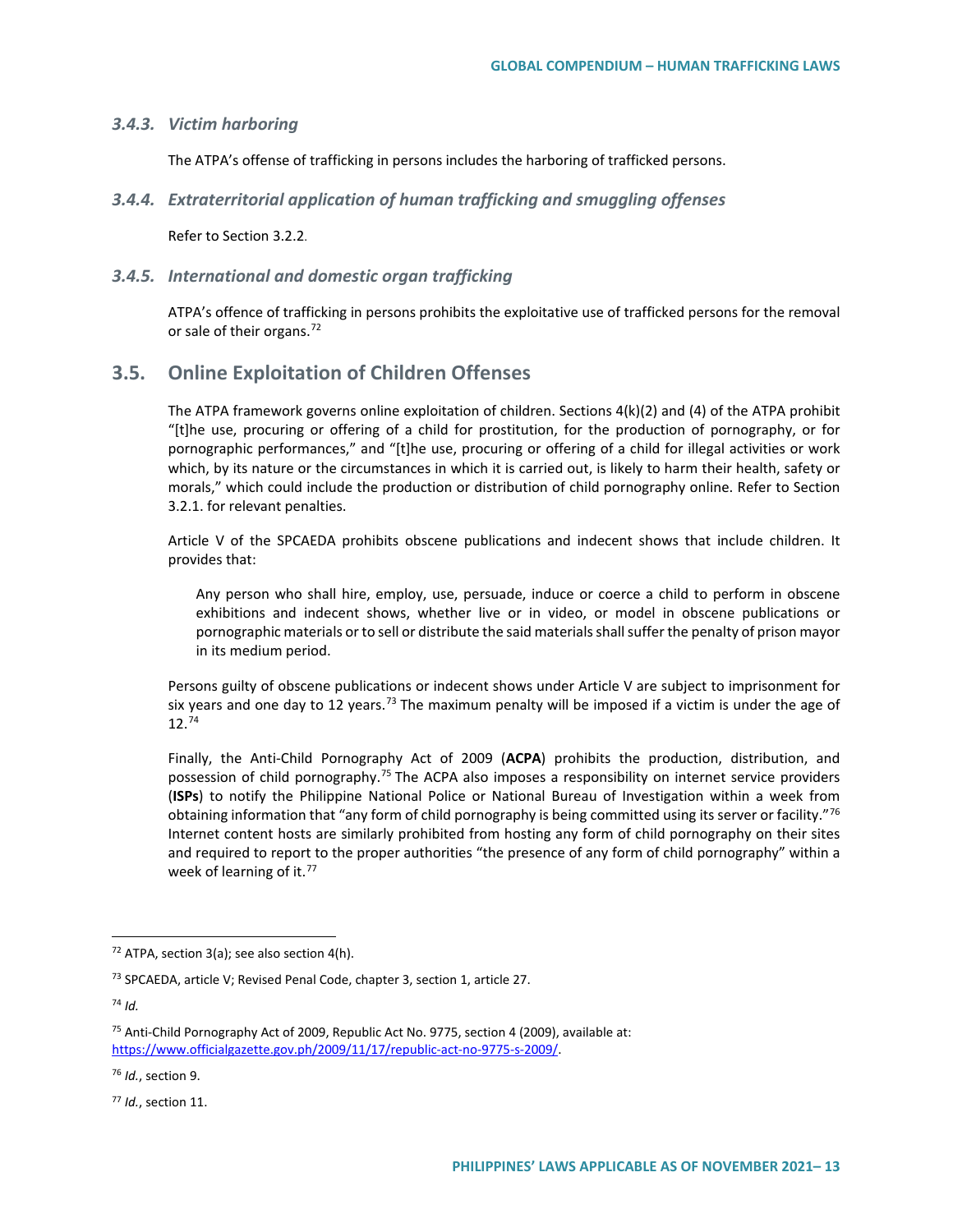The penalties and sanctions under the ACPA vary from imprisonment of *arresto mayor* (one month and one day to six months) to *reclusion perpetua* (30 years to life) and fines from PHP 50,000 to PHP 5,000,000.[78](#page-13-0) Further, the Cybercrime Prevention Act of 2012 increased the penalty imposed to "one (1) degree higher than that provided for in [the ACPA], if committed through a computer system."<sup>[79](#page-13-1)</sup>

## **3.6. Child Sex Tourism Offenses**

The only law governing child sex tourism is the ATPA. It generally penalizes sex tourism, but does not refer to child sex tourism.<sup>[80](#page-13-2)</sup> Refer to Section 3.2.1. for further information.

## **3.7. Anti-Money Laundering Legislation**

The Anti-Money Laundering Act (**AMA**) and its 2012 amendment define the offense of money laundering:

Money laundering is committed by any person who, knowing that any monetary instrument or property represents, involves, or relates to the proceeds of any unlawful activity:

(a) transacts said monetary instrument or property;

(b) converts, transfers, disposes of, moves, acquires, possesses or uses said monetary instrument or property;

(c) conceals or disguises the true nature, source, location, disposition, movement or ownership of or rights with respect to said monetary instrument or property;

(d) attempts or conspires to commit money laundering offenses referred to in paragraphs (a), (b) or (c);

(e) aids, abets, assists in or counsels the commission of the money laundering offenses referred to in paragraphs (a), (b) or (c) above; and

(f) performs or fails to perform any act as a result of which he facilitates the offense of money laundering referred to in paragraphs (a), (b) or (c) above.  $81$ 

The Act also states that someone who has knowledge of a covered or suspicious transaction and fails to report it to the Anti-Money Laundering Council may commit money laundering.<sup>[82](#page-13-4)</sup> The Act includes human trafficking among the relevant unlawful activities.<sup>[83](#page-13-5)</sup>

The penalty for money laundering under the AMA is imprisonment of seven to 14 years and a fine between PHP 3,000,000 and two times the value "of the monetary instrument or property involved in the offense."<sup>[84](#page-13-6)</sup>

<span id="page-13-6"></span><sup>84</sup> *Id.*, section 14.

<span id="page-13-0"></span> <sup>78</sup> *Id.*, section 15; *see also* Revised Penal Code, chapter 3, article 27.

<span id="page-13-1"></span><sup>&</sup>lt;sup>79</sup> Cybercrime Prevention Act of 2012, Republic Act No. 10175, chapter 3, section 8 (2012), available at: [https://www.officialgazette.gov.ph/2012/09/12/republic-act-no-10175/.](https://www.officialgazette.gov.ph/2012/09/12/republic-act-no-10175/)

<span id="page-13-2"></span><sup>80</sup> ATPA, section 3(g); *see also* section 4(k).

<span id="page-13-3"></span> $81$  An Act Strengthening the Anti-Money Laundering Act of 2001, Republic Act No. 10365, section 4 (2013), available at: [https://www.officialgazette.gov.ph/2013/02/15/republic-act-no-10365/.](https://www.officialgazette.gov.ph/2013/02/15/republic-act-no-10365/)

<span id="page-13-4"></span><sup>82</sup> *Id.*

<span id="page-13-5"></span><sup>83</sup> *Id.*, section 3(i)(i).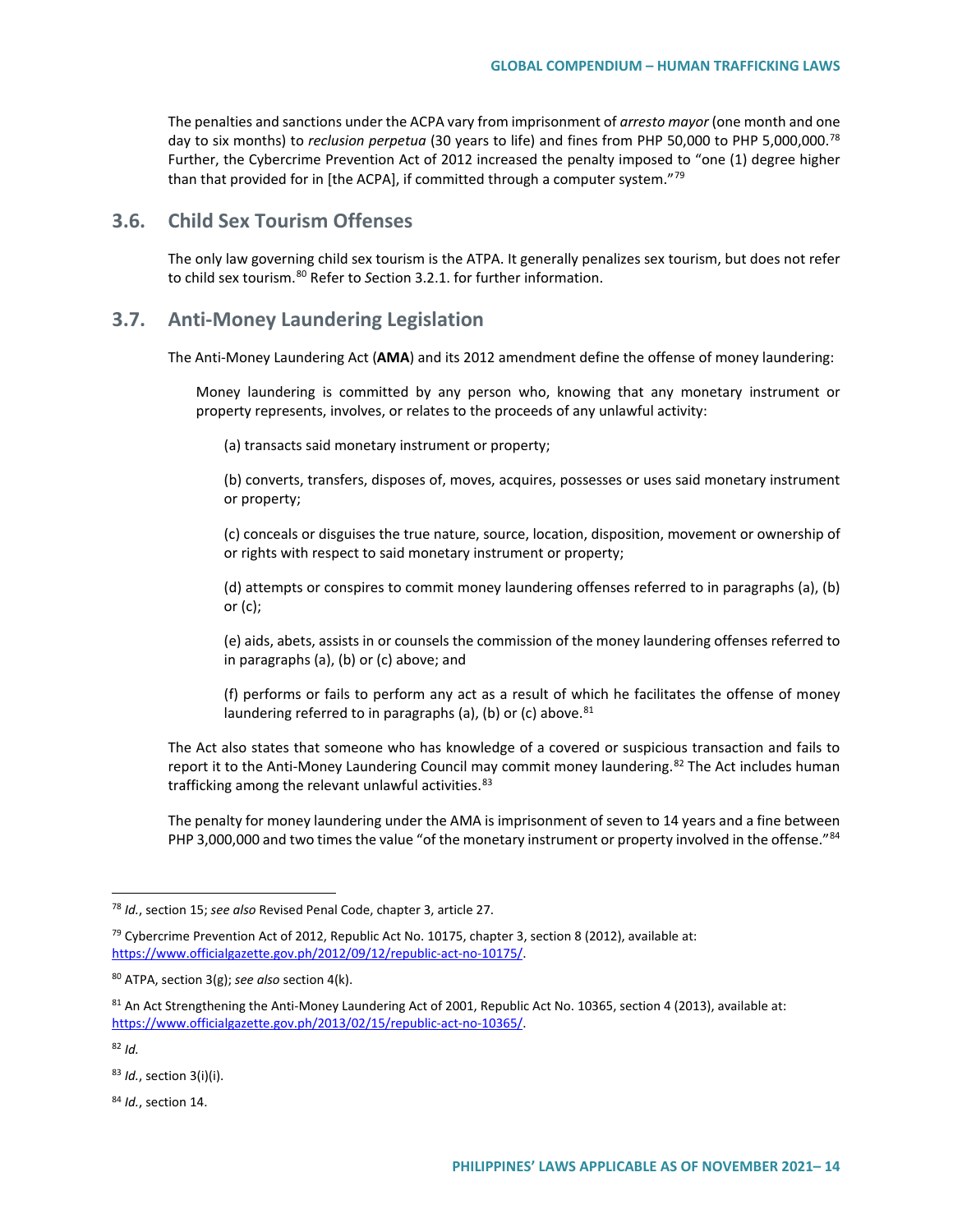The penalty for attempted money laundering is imprisonment of four to seven years and a fine between PHP 1,500,000 and PHP 3,000,000.<sup>[85](#page-14-0)</sup>

# **4. PHILIPPINES' SUPPLY CHAIN REPORTING LEGISLATION**

No supply chain reporting legislation obligates private businesses to control their supply chains to hinder trafficking in persons.

# **5. FORCED LABOR: OVERVIEW OF PHILIPPINES' APPLICABLE EMPLOYMENT AND MIGRATION LAWS**

## **5.1. Employment Law Rights for Victims of Human Trafficking and Forced Labor**

Few civil mechanisms are available to victims of trafficking seeking remedies. One option is to bring a lawsuit under the AMA to seize assets used in or purchased with the proceeds of human trafficking.<sup>[86](#page-14-1)</sup> Although it does not dictate the mechanism or process through which a victim may seek a civil remedy, the ATPA does stipulate that the victims of trafficking are exempt from payment of filing fees when filing civil actions for damages.<sup>87</sup>

# **5.2. Applicability of Employment Legislation in the Context of Forced Labor or Trafficking**

No legislation, other than the ATPA, addresses forced labor and potential remedies for those who were victims of forced labor.<sup>[88](#page-14-3)</sup>

## **5.3. Statutory Rights**

The Labor Code of the Philippines (1974) provides various rights to work and to certain working conditions.

#### *5.3.1. Rights to minimum wages, entitlements, and other applicable minimum standards*

Under the Labor Code of the Philippines, Filipino workers have a right to a minimum wage, which Regional Tripartite Wages and Productivity Boards determine by region.<sup>[89](#page-14-4)</sup> Further, the Labor Code dictates that the "normal" hours of work for an employee is eight hours daily.<sup>[90](#page-14-5)</sup> Employees are also entitled to a differential

<span id="page-14-0"></span> <sup>85</sup> *Id.*

<span id="page-14-1"></span><sup>86</sup> *ABA ROLI, Partners Pursue a New Anti-Human Trafficking Strategy*, AMERICANBAR.ORG (Sept. 1, 2012), available at: [https://www.americanbar.org/advocacy/rule\\_of\\_law/where\\_we\\_work/asia/philippines/news/news\\_philippines\\_partners\\_purs](https://www.americanbar.org/advocacy/rule_of_law/where_we_work/asia/philippines/news/news_philippines_partners_pursue_new_anti_human_trafficking_strategy_0912/) [ue\\_new\\_anti\\_human\\_trafficking\\_strategy\\_0912/;](https://www.americanbar.org/advocacy/rule_of_law/where_we_work/asia/philippines/news/news_philippines_partners_pursue_new_anti_human_trafficking_strategy_0912/) see also AMA, section 12.

<span id="page-14-2"></span><sup>87</sup> ATPA, section 13.

<span id="page-14-3"></span><sup>88</sup> *See* Monash University and University of Nottingham, *Philippines*, ANTISLAVERY IN DOMESTIC LEGISLATION, available at: [https://antislaverylaw.ac.uk/country/philippines/.](https://antislaverylaw.ac.uk/country/philippines/)

<span id="page-14-4"></span><sup>89</sup> Presidential Decree No. 422, Labor Code of the Philippines, chapter 2 (1974), available at: [https://lawphil.net/statutes/presdecs/pd1974/pd\\_442\\_1974.html.](https://lawphil.net/statutes/presdecs/pd1974/pd_442_1974.html)

<span id="page-14-5"></span><sup>90</sup> *Id.*, book 3, title 1, chapter 1.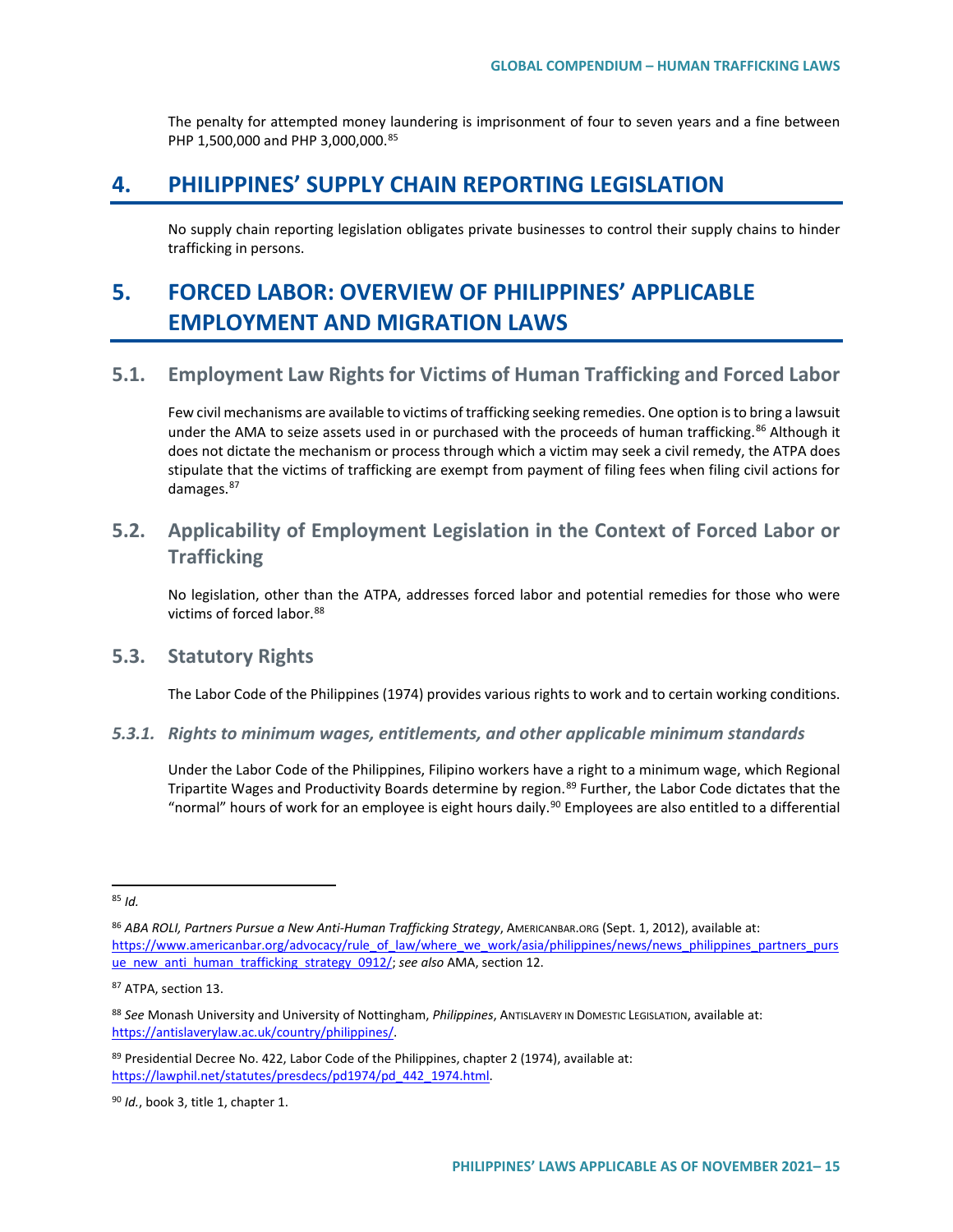in their regular wage for every hour worked at night, additional compensation for overtime work, and an hour for a meal period each day.<sup>[91](#page-15-0)</sup>

The minimum employable age is 15 years of age. $92$ 

Workers in the Philippines are also entitled to maternity leave<sup>[93](#page-15-2)</sup> and dental and medical care.<sup>[94](#page-15-3)</sup> The Secretary of Labor and Employment is required to "set and enforce mandatory occupational safety and health standards to eliminate or reduce occupational safety and health hazards in all workplaces."[95](#page-15-4)

The Labor Code also prohibits unfair labor practices and provides mechanisms to bring both civil and criminal claims when unfair labor practices are employed.<sup>[96](#page-15-5)</sup>

#### *5.3.2. Claims available in relation to misrepresentations and "sham" arrangements*

Other than previously described ATPA provisions that penalize illegal recruitment, no laws in the Philippines address sham arrangements and misrepresentations by employers. The Labor Code does reinforce the prohibition against obtaining a false employer license by prohibiting giving "false notice, testimony, information or document or commit[ing] any act of misrepresentation for the purpose of securing a license or authority under this Code."<sup>97</sup>

#### *5.3.3. Claims available in relation to unlawful deductions, loans, and debt bondage*

The Labor Code does not authorize any claims for unlawful deductions, loans, or debt bondage. The ATPA addresses these claims.

*5.3.4. Remedies*

Refer to Section 7.

# **5.4. Rights to a Safe Workplace and Compensation Associated With Injuries or Illness**

The Labor Code sets occupational health and safety standards.<sup>[98](#page-15-7)</sup> It further provides temporary and permanent total disability benefits for workers if they sustain an injury or become ill because of their work. <sup>[99](#page-15-8)</sup> The claimant must apply to the National Labor Relations Commission to receive this compensation.[100](#page-15-9)

<span id="page-15-1"></span><span id="page-15-0"></span><sup>92</sup> *Id.*, book 3, title 3, chapter 2.

<span id="page-15-2"></span><sup>93</sup> *Id.*, book 3, title 3, chapter 1.

<span id="page-15-3"></span><sup>94</sup> *Id.*, book 4, title 4, chapter 4.

<span id="page-15-4"></span><sup>95</sup> *Id.*, book 4, title 4, chapter 2.

<span id="page-15-5"></span><sup>96</sup> *Id.*, book 5, title 6, chapter 1–3.

<span id="page-15-6"></span><sup>97</sup> *Id.*, book 1, title 1, chapters 2 and 3.

<span id="page-15-7"></span><sup>98</sup> Labor Code, book four, title 1.

<span id="page-15-8"></span><sup>99</sup> *Id.*, book 4, title 2, chapter 6.

<span id="page-15-9"></span><sup>100</sup> *Id.*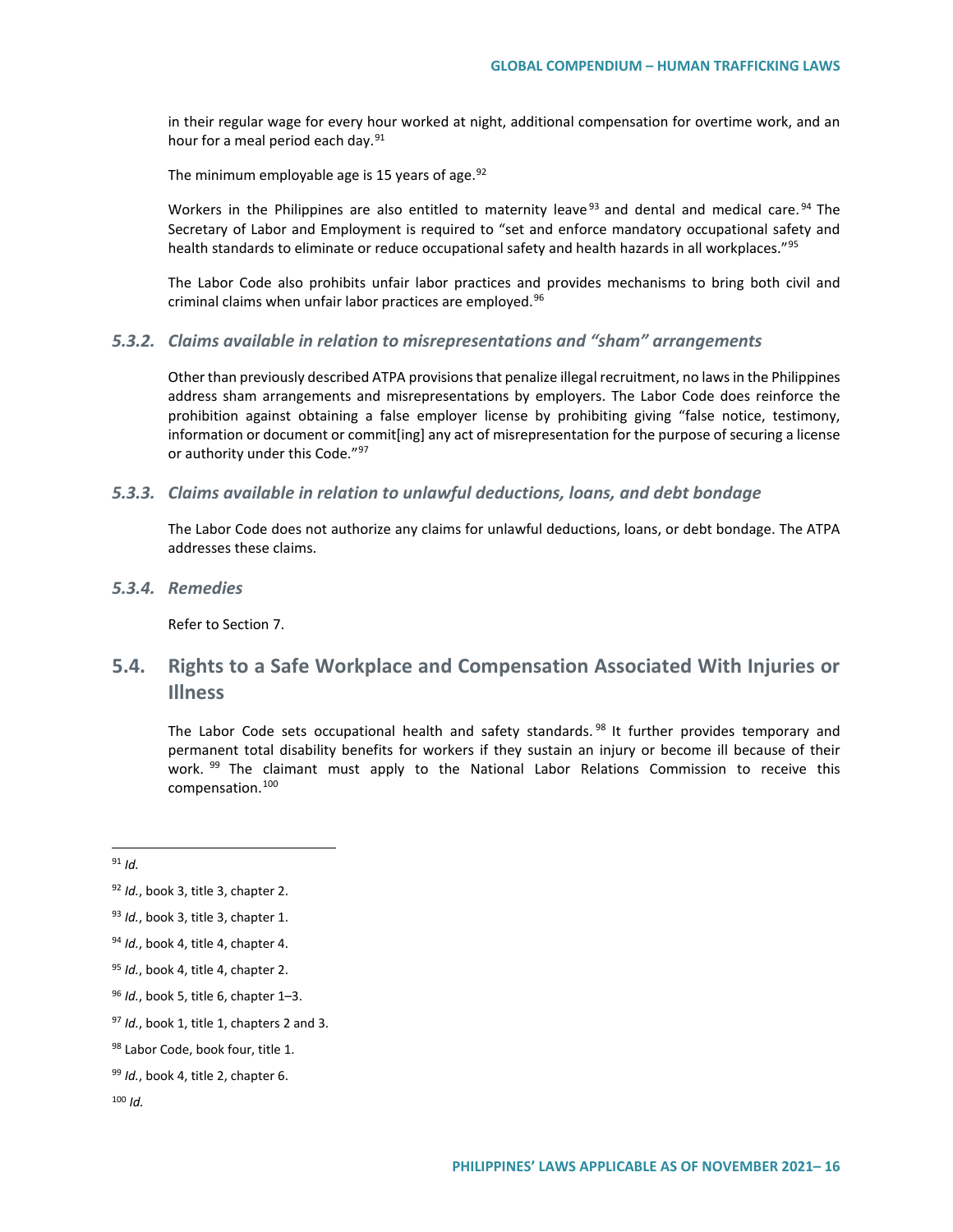# **5.5. Access to Justice and Practical Issues Associated With Enforcing Social Legislation**

The Department of Labor and Employment (**DOLE**) enforces the labor laws.[101](#page-16-0) It is unclear the extent to which the DOLE provides access to justice for employees and victims of trafficking. The U.S. Department of Labor has concluded that the Philippines has made moderate advancements in enforcing employment and labor laws protecting against child labor, but that law enforcement continues to fail to take action against government officials who promote unfair and illegal labor practices.<sup>[102](#page-16-1)</sup>

## **5.6. Interaction Between Employment Law and Migration**

### *5.6.1. Employment rights affected where employment is unlawful under migration law*

The Labor Code states that "foreigners who violate the provisions of this Title shall be subject to immediate and summary deportation by the Commission on Immigration and Deportation and shall be permanently barred from re-entering the country without the special permission of the President of the Philippines."<sup>[103](#page-16-2)</sup> The Labor Code does not provide exceptions for victims of forced labor who have the right to bring employment claims. The ATPA is also silent as to whether victims of forced labor or trafficking face criminal sanctions under migration laws.

### *5.6.2. Rights/remedies available under applicable migration law and regulations*

Refer to Section 7.

## **5.7. Employment Laws and Child Labor**

The Philippines prohibits and punishes employers of child labor. The Labor Code sets the minimum working age at 15, except where children work directly under the sole responsibility of their parents or legal guardian, and their employment does not interfere with schooling, which is compulsory for children between the ages of six and  $12.^{104}$  $12.^{104}$  $12.^{104}$  Children under the age of 15 may also be employed in public entertainment or information.[105](#page-16-4) The Special Protection of Children Against Child Abuse, Exploitation and Discrimination Act prohibits the worst forms of child labor, including all forms of slavery and trafficking of children, debt bondage, serfdom, and forced labor. Refer to Section 3.3.2. The Act further establishes the principal's joint liability for a subcontractor's employment of children in child labor or in hazardous work, and it sets a penalty of 12 to 20 years of imprisonment, a fine ranging from PHP 100,000 to PHP 1,000,000, or both.<sup>[106](#page-16-5)</sup>

Child labor appears to be a persistent issue in the Philippines. While recent efforts to eliminate online sexual exploitation of children have been relatively effective, the enforcement of child labor laws remains challenging due to the low number of inspectors, lack of resources for inspections, and inspectors' inability

<span id="page-16-0"></span> <sup>101</sup> Alejandro Navarro & Rashel Pomoy, *The Employment Law Review: Philippines*, THE LAW REVIEWS (Mar. 18, 2021), available at: [https://thelawreviews.co.uk/title/the-employment-law-review/philippines.](https://thelawreviews.co.uk/title/the-employment-law-review/philippines)

<span id="page-16-1"></span><sup>102</sup> *See Child Labor and Forced Labor Reports: Philippines*, BUREAU OF INTERNATIONAL LABOR AFFAIRS (2020), available at: [https://www.dol.gov/agencies/ilab/resources/reports/child-labor/philippines.](https://www.dol.gov/agencies/ilab/resources/reports/child-labor/philippines)

<span id="page-16-2"></span><sup>103</sup> Labor Code, book 5, title 8, chapter 4.

<span id="page-16-3"></span><sup>104</sup> *Labour Exploitation: Philippines*, ACCOUNTABILITY HUB (last accessed Nov. 23, 2021), available at: [https://accountabilityhub.org/country/philippines/#Labour%20standards;](https://accountabilityhub.org/country/philippines/#Labour%20standards) refer to Section 5.3.1.

<span id="page-16-5"></span><span id="page-16-4"></span><sup>105</sup> *Id.*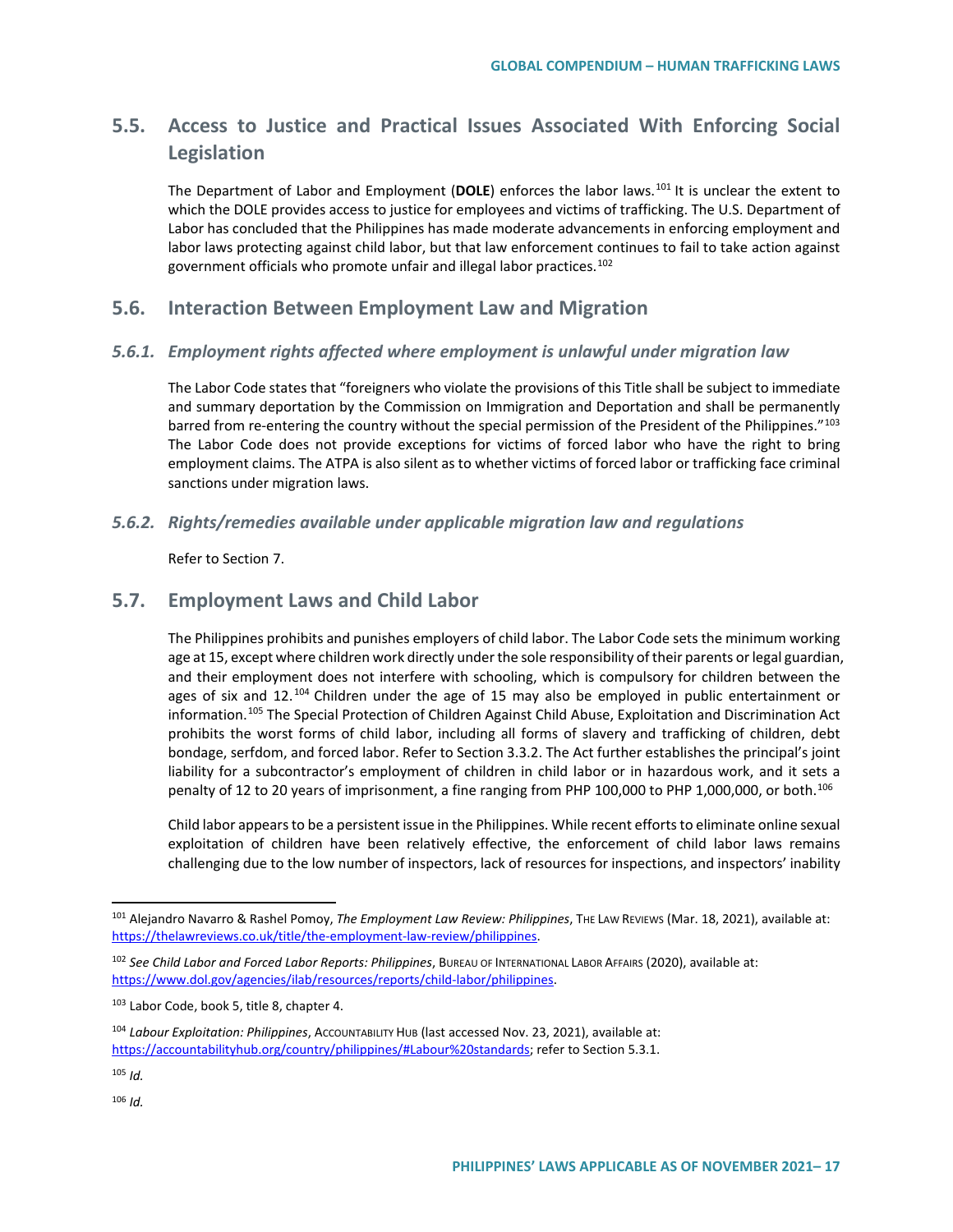to assess penalties.<sup>[107](#page-17-0)</sup> Children tend to perform dangerous tasks in agriculture and gold mining, and the Government has not adequately protected children engaged in drug trafficking from inappropriate incarceration or physical harm during detention.<sup>[108](#page-17-1)</sup>

# **6. GOVERNMENT PROCUREMENT RULES**

The Government Procurement Reform Act of 2003 as amended regulates public procurement of goods, works, and services <sup>[109](#page-17-2)</sup> It establishes general procurement rules and practices. The Government Procurement Policy Board established by that Act is required to set and ensure the application of fair procurement standards and practices for government and statutory bodies.<sup>[110](#page-17-3)</sup> That Board has promulgated standards and guidelines known as the Implementing Rules and Regulations (**IRR**). The Implementing Rules and Regulations do not address human trafficking.<sup>[111](#page-17-4)</sup>

# **7. RESTITUTION AND VICTIM COMPENSATION**

No provisions in the ATPA or other legislation authorize restitution or compensation for victims of human trafficking. However, the Philippines does have a victim compensation program for victims of "violent or personal crime and unjust imprisonment or detention." Trafficking victims might be eligible.<sup>[112](#page-17-5)</sup>

The ATPA says only that trafficked persons may be provided counseling, emergency shelter or housing, free legal services, medical or psychological services, or educational assistance from "concerned government agencies."<sup>[113](#page-17-6)</sup> According to the U.S. Department of State, the Philippines' Government has not reported any orders of restitution paid by traffickers to the victims, but its crime victims' compensation program awarded unknown amounts to 27 victims of trafficking in 2020.<sup>114</sup>

**Disclaimer:** The codes, laws, and other information cited in this summary may not contain the most recent versions of such information and provide certain information available as of the month and year cited at the bottom of each page. We make no warranties or guarantees about the accuracy, completeness, or adequacy of the information contained in this summary or the information linked to in this summary. Please check official sources.

This summary should not be construed as legal advice on any specific facts or circumstances. The contents are intended only for general information purposes and may not be quoted or referred to in any other publication or proceeding. The provision of this information does not constitute an attorney-client relationship. Any views set forth

<span id="page-17-1"></span><sup>108</sup> *Id.*

<span id="page-17-2"></span><sup>109</sup> Government Procurement Reform Act, Republic Act No. 9184 (2003), available at: [https://lawphil.net/statutes/repacts/ra2003/ra\\_9184\\_2003.html.](https://lawphil.net/statutes/repacts/ra2003/ra_9184_2003.html)

<span id="page-17-3"></span><sup>110</sup> *Id.*, article XX.

<span id="page-17-4"></span><sup>111</sup> *See generally* website at[: https://www.officialgazette.gov.ph/images/uploads/20160826-IRR-RA-9184-procurement](https://www.officialgazette.gov.ph/images/uploads/20160826-IRR-RA-9184-procurement-reform.pdf)[reform.pdf.](https://www.officialgazette.gov.ph/images/uploads/20160826-IRR-RA-9184-procurement-reform.pdf)

<span id="page-17-5"></span><sup>112</sup> *Victims Compensation Programs: Philippines*, NATIONAL CRIMINAL JUSTICE REFERENCE SERVICE (2005), available at: [https://www.ncjrs.gov/ovc\\_archives/reports/intdir2005/phillipines.html.](https://www.ncjrs.gov/ovc_archives/reports/intdir2005/phillipines.html)

<span id="page-17-6"></span><sup>113</sup> ATPA, section 23.

<span id="page-17-7"></span><sup>114</sup> TRAFFICKING IN PERSONS REPORT, *supra* note 6, at 407.

<span id="page-17-0"></span> <sup>107</sup> *Child Labor and Forced Labor Reports: Philippines*, BUREAU OF INTERNATIONAL LABOR AFFAIRS, available at: [https://www.dol.gov/agencies/ilab/resources/reports/child-labor/philippines.](https://www.dol.gov/agencies/ilab/resources/reports/child-labor/philippines)